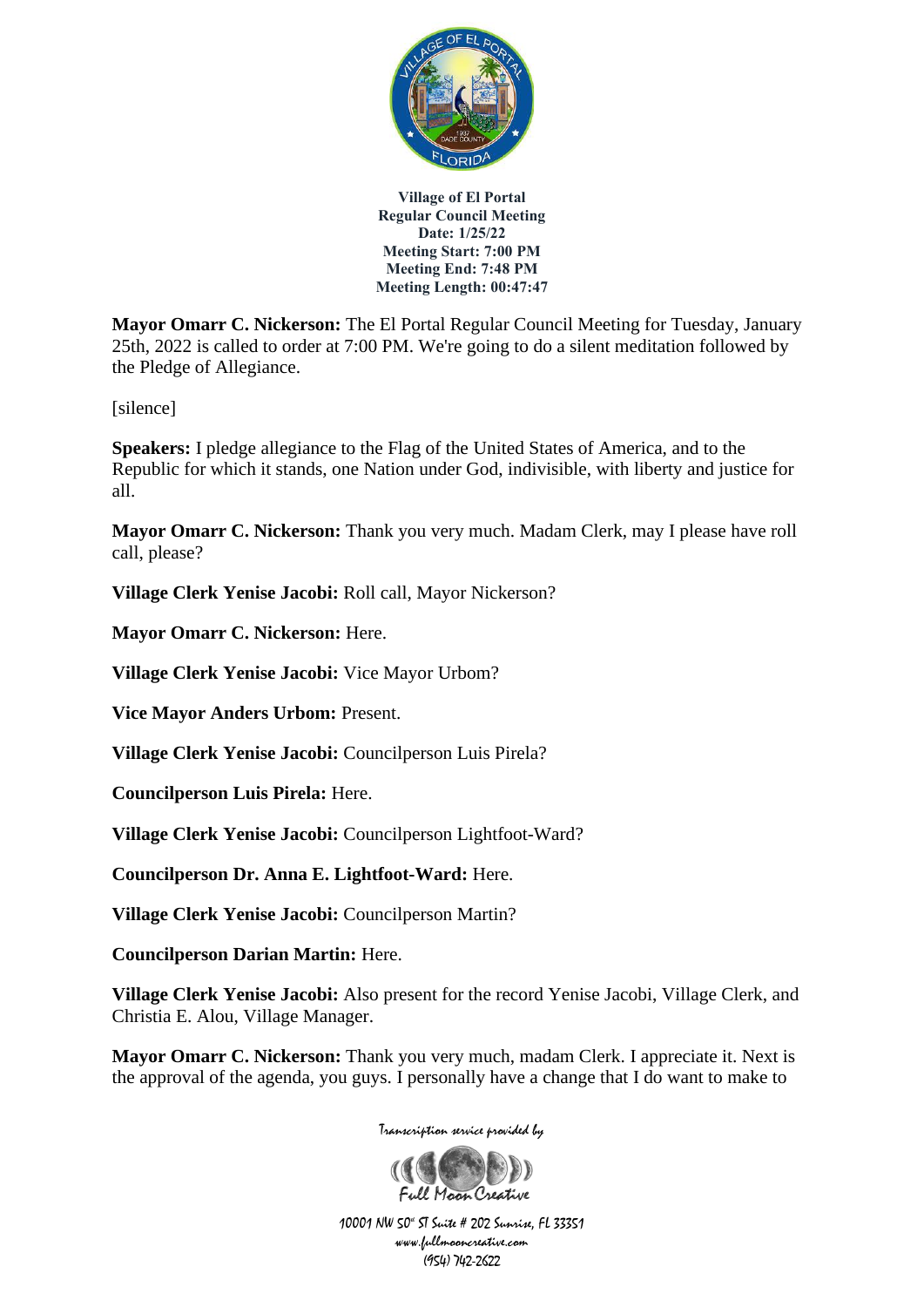

the agenda. The short-term rental ordinance, I want to move that to February, only because Attorney Geller couldn't be here with us tonight, which is one thing. Second thing is that there's still conversation going back and forth about changes on that and so, he definitely needs to be here and we really need to see that with the most updated changes. It's just really too soon especially for a second reading. I would like to table that one and move that to February, and it might even have to go back to first reading, maybe. We don't know. We have to see.

**Councilperson Luis Pirela:** Mayor, question. Do we move it back to first reading?

**Mayor Omarr C. Nickerson:** We're going to move the ordinance to February depending on what goes in or doesn't go when it comes out, depends on if we have to have a first reading. Between now and February how it gets adjusted, we'll see if it has to go back to first reading.

**Councilperson Luis Pirela:** Excellent.

**Councilperson Darian Martin:** I also have a question. I wasn't able to give my input last meeting, because I was absent. I do have substantial input that I want to put forth. Should I do that in-between the next meeting or--

**Mayor Omarr C. Nickerson:** You can do that in-between the next meeting or if you want to do it out in public, because there might be other questions that you have that other people might be like, "Oh, that's a great question," things like that. We want to do that public forum. We can take it back to first reading in February, and we can do that again the same way we did last last month, and then we can have the second reading with your changes and things like that updated. We can do that in March.

## **Councilperson Darian Martin:** Okay.

**Mayor Omarr C. Nickerson:** We can do it like that. All right, you guys, I'm seeing nothing else. I think that's the only change I have. Does anybody else have any changes about the agenda before I ask for a motion to approve? Hearing none, do I have a motion to prove the agenda?

**Councilperson Luis Pirela:** I approve.

**Mayor Omarr C. Nickerson:** Motion moved by Councilperson Pirela. Do I have a second?



Transcription service provided by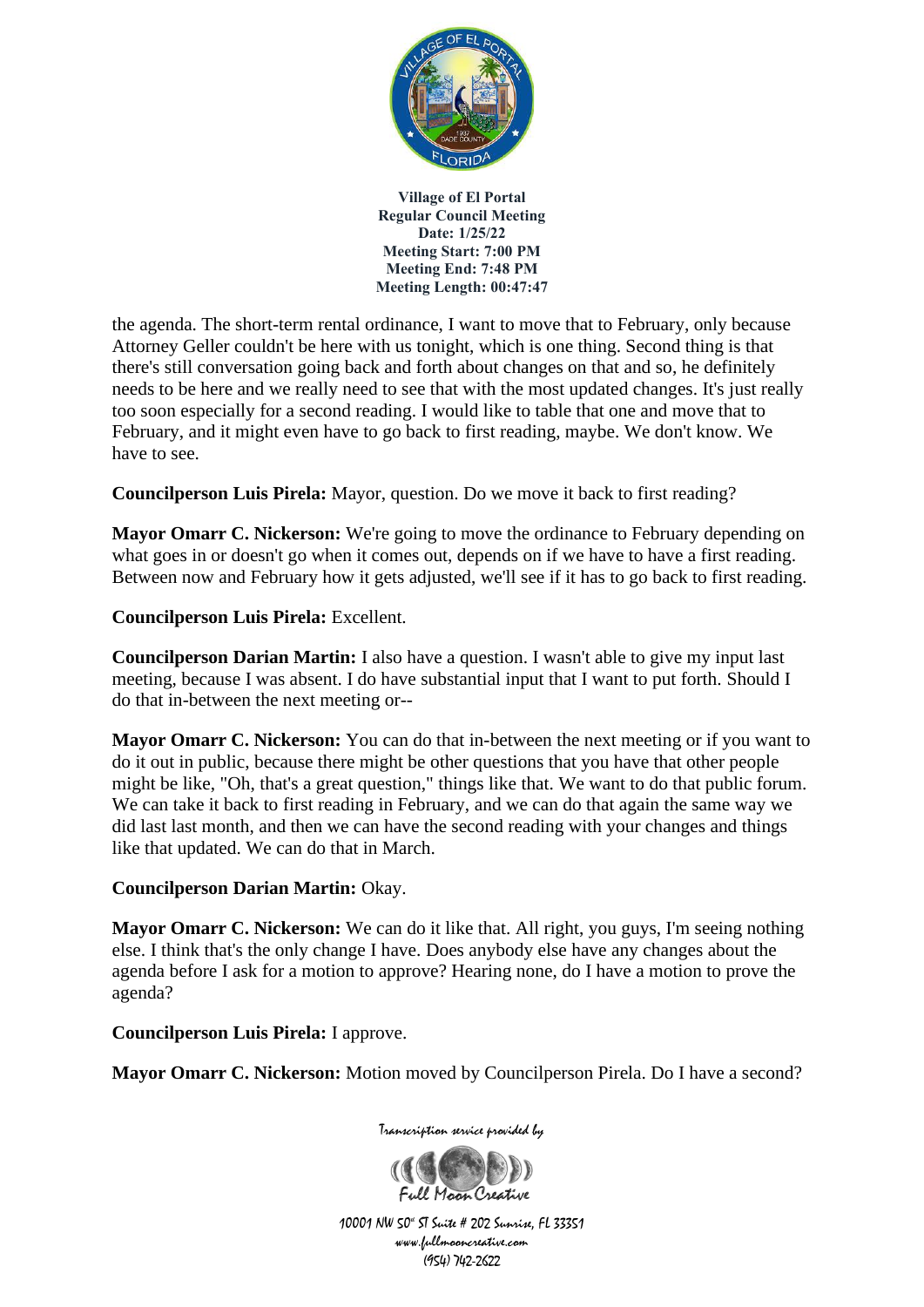

**Councilperson Darian Martin:** Second.

**Mayor Omarr C. Nickerson:** Second by Councilperson Martin. All in favor say, "Aye". Aye.

**Speakers:** Aye.

**Mayor Omarr C. Nickerson:** All opposed say, "Nay". Hearing none, moving on. Now, acknowledgment of visitors and-or special presentations. [silence] How's everybody doing? Quick switch, quick switch. All right. Right now, you guys, as I told you, guys, before and we discussed many times, Chief Mendez hit the ground running. [laughs] We're proud of him being sworn in, things that myself, the Village Manager, we've been working on for so long, finally start to come to fruition. I think I told, you guys, it was the last month of the month before, I said not only were we sworn in two officers, I said, not only do we have these two officers being sworn in, but we have more coming. I said we have more that are coming. That's what we're going to be doing tonight, and we're moving forward so quickly madam Manager, and just things that we've always wanted. We now have the extra officers at night time that our residents have been waiting for for so long. Chief Mendez is working hard. Officer Harrison is back there, he does a lot also with the hiring process and things like that. Chief Mendez, the floor is yours.

[silence]

**Police Chief Alejandro Mendez:** Good evening, everyone. I'm happy to say we have another two officers we're going to swear in now. I'm very happy to be part of this with you. Up, Officer Luigi **[unintelligible 00:04:25].** [claps]

**[pause 00:04:33]**

**Police Chief Alejandro Mendez:** I-

**Officer Luigi:** I, Luigi **[unintelligible 00:04:54]**.

**Police Chief Alejandro Mendez: -**do solemnly swear-

**Officer Luigi:** -do solemnly swear-

**Police Chief Alejandro Mendez: -**that I will support, protect, and defend-

Transcription service provided by

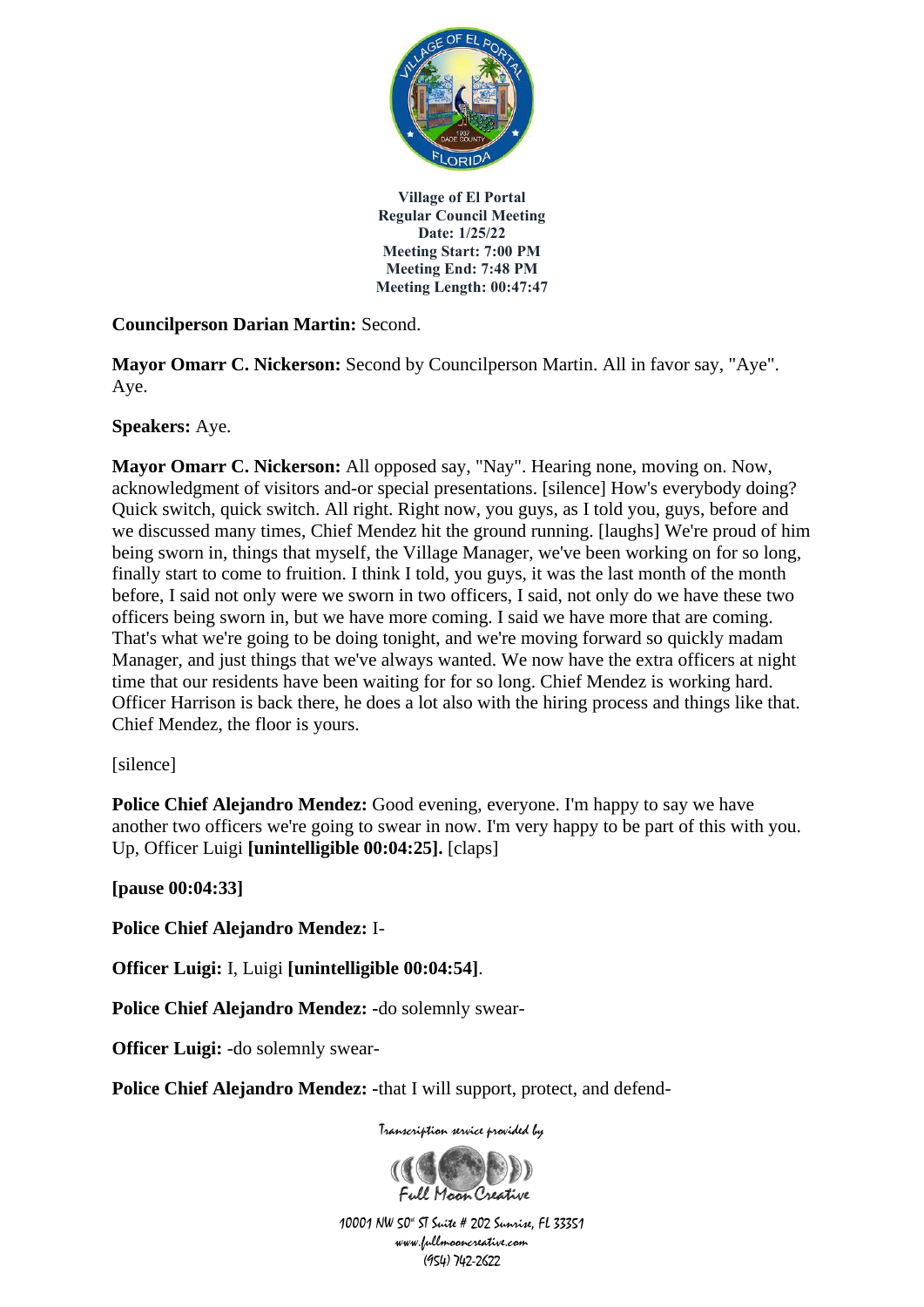

**Officer Luigi:** -that I will support, protect, and defend-

**Police Chief Alejandro Mendez: -**the Constitution of the United States of America-

**Officer Luigi: -the Constitution of the United States of America-**

**Police Chief Alejandro Mendez: -**and of the State of Florida-

**Officer Luigi: -**and of the State of Florida-

**Police Chief Alejandro Mendez: -**and I will-

**Officer Luigi: -**and I will-

**Police Chief Alejandro Mendez: -**in all respect-

**Officer Luigi: -**in all respect-

**Police Chief Alejandro Mendez: -**observe the provision-

**Officer Luigi: -**observe the provision-

**Police Chief Alejandro Mendez: -**of the Constitution-

**Officer Luigi: -**of the Constitution-

**Police Chief Alejandro Mendez: -**of the State of Florida-

**Officer Luigi: -**of the State of Florida-

**Police Chief Alejandro Mendez: -**and charter of the Village-

**Officer Luigi: -**and charter of the Village-

**Police Chief Alejandro Mendez: -**of El Portal.

**Officer Luigi: -**of El Portal.

**Police Chief Alejandro Mendez:** I will-

Transcription service provided by

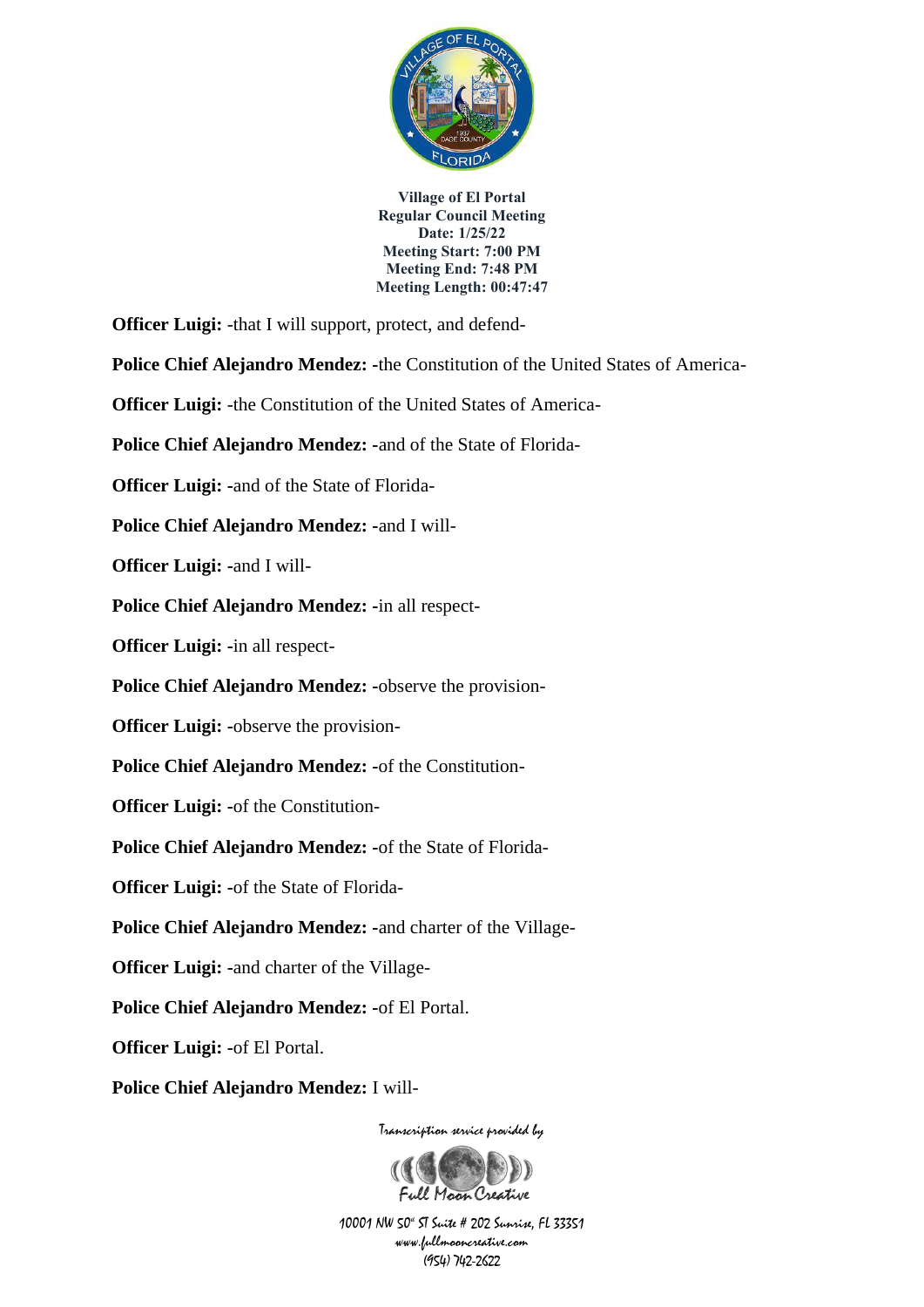

**Officer Luigi:** I will-

**Police Chief Alejandro Mendez: -**faithfully discharge-

**Officer Luigi: -**faithfully discharge-

**Police Chief Alejandro Mendez: -**the duties on-

**Officer Luigi: -**the duties on-

**Police Chief Alejandro Mendez: -**which I'm about to enter.

**Officer Luigi: -**which I'm about to enter.

**Police Chief Alejandro Mendez:** Before I swear-

**Officer Luigi:** Before I swear-

**Police Chief Alejandro Mendez: -**that as a police officer-

**Officer Luigi: -**that as a police officer-

**Police Chief Alejandro Mendez: -**I will faithfully serve-

**Officer Luigi: -**I will faithfully serve-

**Police Chief Alejandro Mendez: -**and protect-

**Officer Luigi: -**and protect-

**Police Chief Alejandro Mendez: -**to the best of my ability-

**Officer Luigi: -**to the best of my ability-

**Police Chief Alejandro Mendez: -**all citizens-

**Officer Luigi: -**all citizens-

**Police Chief Alejandro Mendez: -**regardless of race-

Transcription service provided by

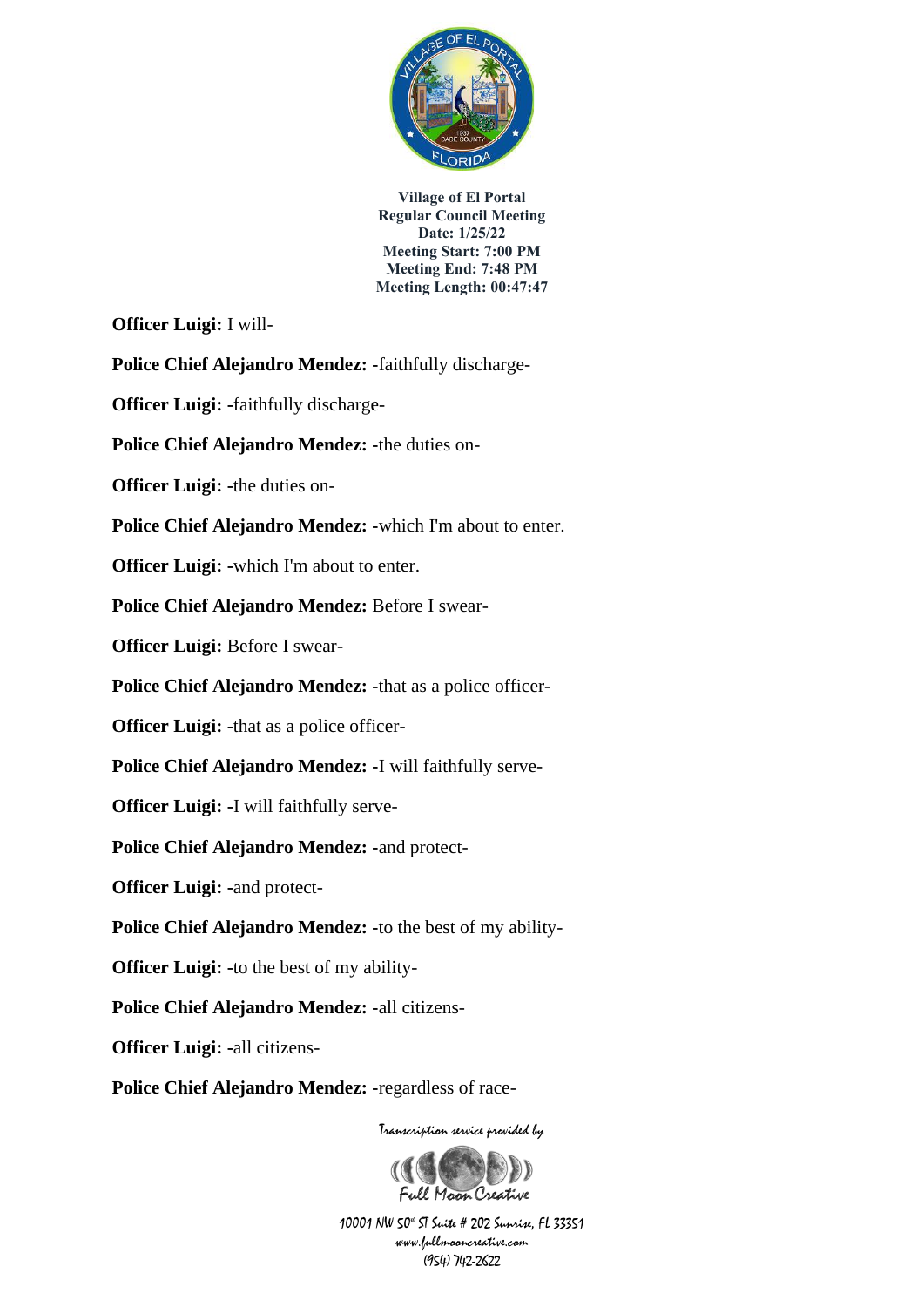

**Officer Luigi: -**regardless of race-

**Police Chief Alejandro Mendez: -**color or creed.

**Officer Luigi: -**color or creed.

**Police Chief Alejandro Mendez:** I accept-

**Officer Luigi:** I accept-

**Police Chief Alejandro Mendez: -**by the Law Enforcement-

**Officer Luigi: -**by the Law Enforcement-

**Police Chief Alejandro Mendez: -**Code of Ethics-

**Officer Luigi: -**Code of Ethics-

**Police Chief Alejandro Mendez: -**as my standard-

**Officer Luigi: -**as my standard-

**Police Chief Alejandro Mendez:** -of conduct**-**

**Officer Luigi:** -of conduct**-**

**Police Chief Alejandro Mendez:** -both on and off duty-

**Officer Luigi:** -both on and off duty-

**Police Chief Alejandro Mendez: -**and swear to faithfully-

**Officer Luigi: -**and swear to faithfully-

**Police Chief Alejandro Mendez: -**abide by-

**Officer Luigi: -**abide--

**Police Chief Alejandro Mendez:** abide by-

Transcription service provided by

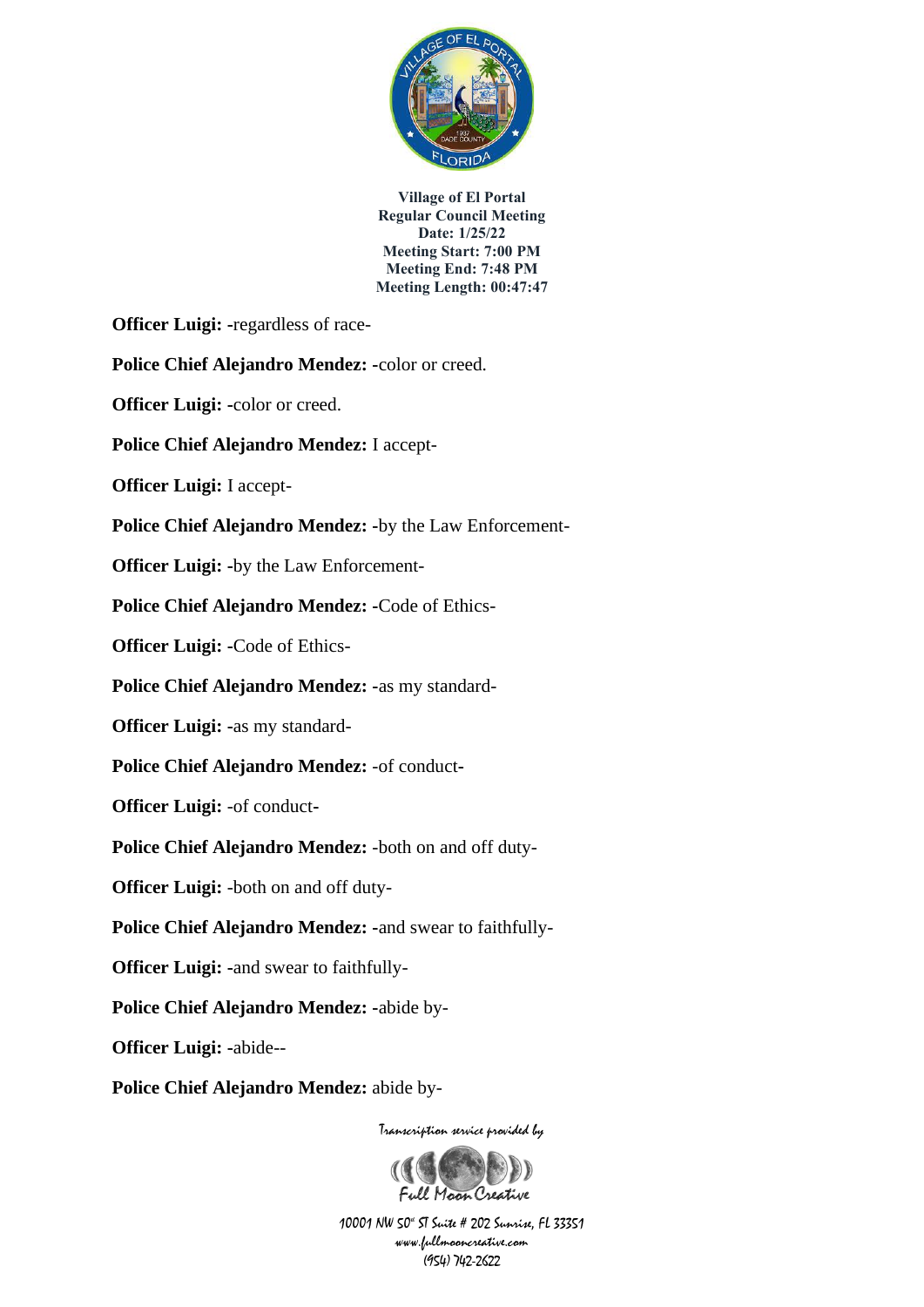

**Officer Luigi:** -abide by-

**Police Chief Alejandro Mendez: -**and defend the State.

**Officer Luigi: -**and defend the State.

**Police Chief Alejandro Mendez:** Congratulations. [claps]

**[pause 00:06:30]**

**Police Chief Alejandro Mendez:** Steven **[unintelligible 00:06:57]**.

**Police Chief Alejandro Mendez:** I-

**Steven:** I, Steven **[unintelligible 00:07:12]**-

**Police Chief Alejandro Mendez: -**do solemnly swear-

**Steven:** -do solemnly swear-

**Police Chief Alejandro Mendez: -**that I will support-

**Steven:** -that I will support-

**Police Chief Alejandro Mendez:** -protect, and defend-

**Steven:** -protect, and defend-

**Police Chief Alejandro Mendez: -**the Constitution of the United States of America-

**Steven:** -the Constitution of the United States of America-

**Police Chief Alejandro Mendez: -**and of the State of Florida-

**Steven: -**and of the State of Florida-

**Police Chief Alejandro Mendez: -**and I will-

**Steven: -**and I will-

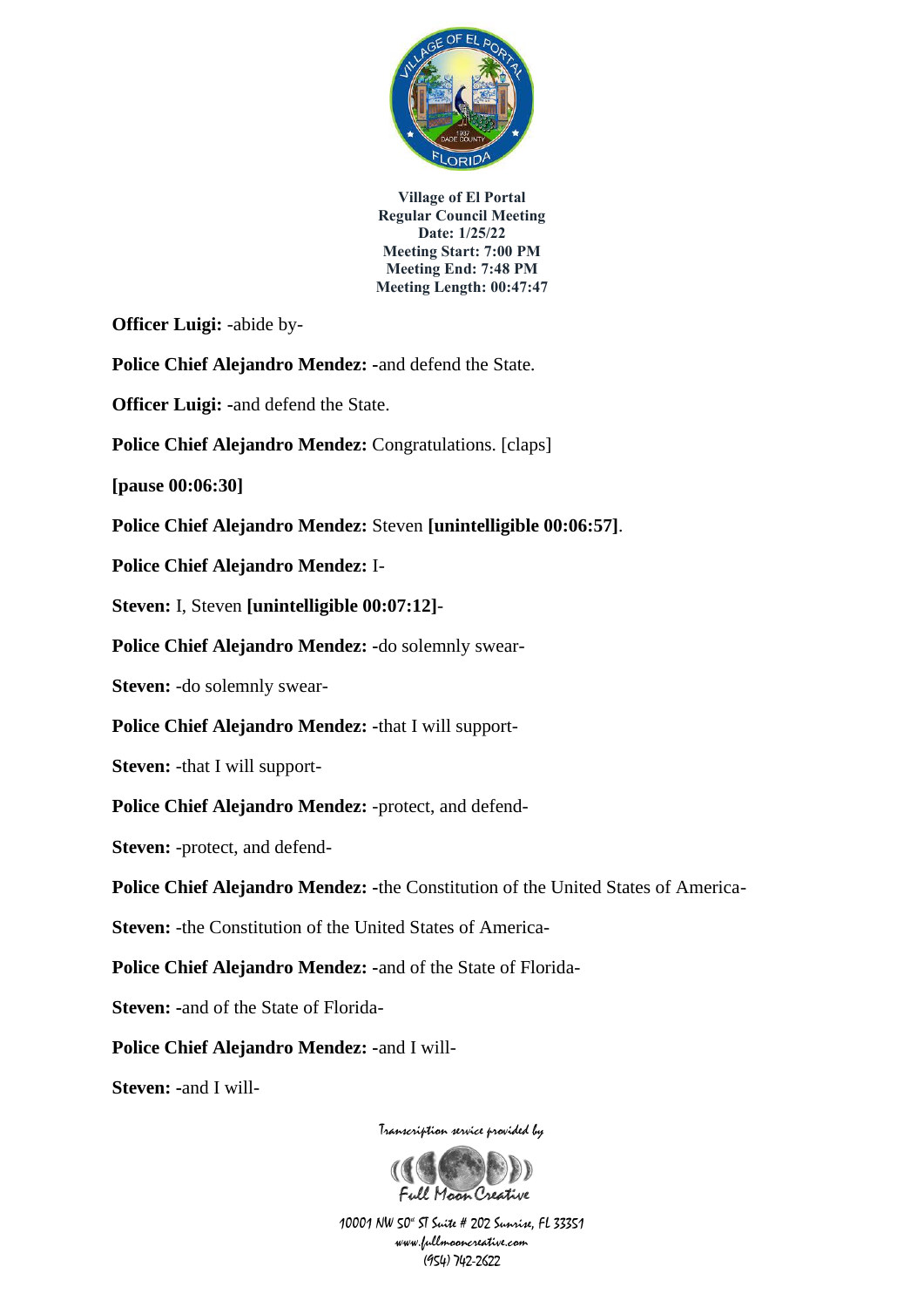

**Police Chief Alejandro Mendez: -**in all respect-

**Steven: -**in all respect-

**Police Chief Alejandro Mendez: -**observe the provision-

**Steven: -**observe the provision-

**Police Chief Alejandro Mendez: -**of the Constitution of the State of Florida-

**Steven: -**of the Constitution of the State of Florida-

**Police Chief Alejandro Mendez: -**and the charter of the Village of El Portal.

**Steven: -**and the charter of the Village of El Portal.

**Police Chief Alejandro Mendez:** I will-

**Steven:** I will-

**Police Chief Alejandro Mendez: -**faithfully discharge-

**Steven: -**faithfully discharge-

**Police Chief Alejandro Mendez: -**the duties on which I'm about to enter.

**Steven:** -the duties on which I'm about to enter.

**Police Chief Alejandro Mendez:** Before I swear-

**Steven:** Before I swear-

**Police Chief Alejandro Mendez: -**that as a police officer-

**Steven:** -that as a police officer-

**Police Chief Alejandro Mendez: -**I will faithfully serve and protect-

**Steven: -**I will faithfully serve and protect-

Transcription service provided by

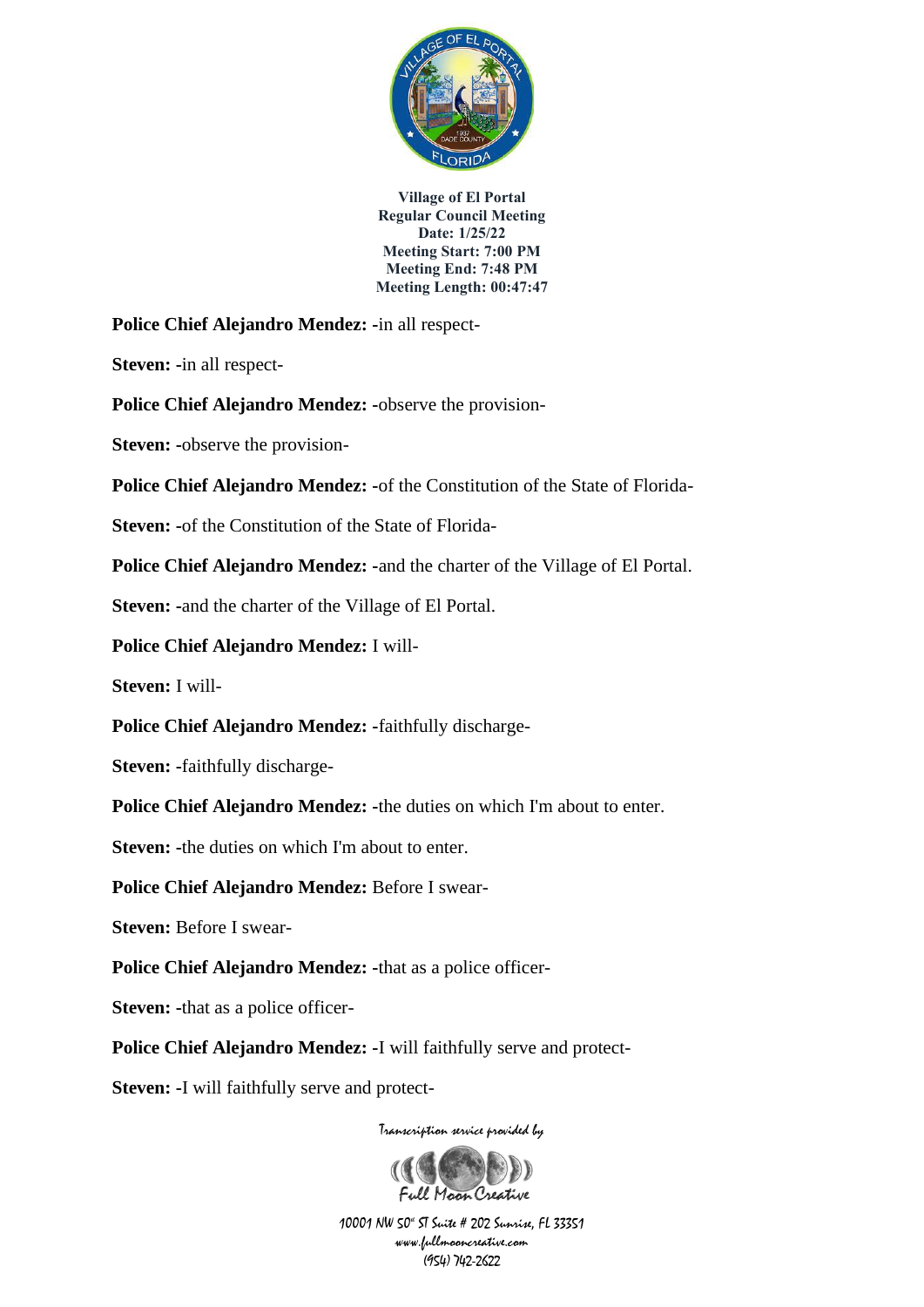

**Police Chief Alejandro Mendez: -**to the best of my ability-

**Steven: -**to the best of my ability-

**Police Chief Alejandro Mendez: -**all citizens-

**Steven: -**all citizens-

**Police Chief Alejandro Mendez: -**regardless of race-

**Steven: -**regardless of race-

**Police Chief Alejandro Mendez: -**color or creed.

**Steven: -**color or creed.

**Police Chief Alejandro Mendez:** I accept by the Law Enforcement Code of Ethics-

**Steven:** I accept by the Law Enforcement Code of Ethics-

**Police Chief Alejandro Mendez:** -as my standard of conduct-

**Steven: -**as my standard of conduct-

**Police Chief Alejandro Mendez:** -both on and off duty-

**Steven:** -both on and off duty-

**Police Chief Alejandro Mendez:** -and swear to faithfully-

**Steven:** -and swear to faithfully-

**Police Chief Alejandro Mendez: -**abide by and defend the State.

**Steven:** -abide by and defend the State.

**Police Chief Alejandro Mendez:** Congratulations. Let's take a pic over here, please.



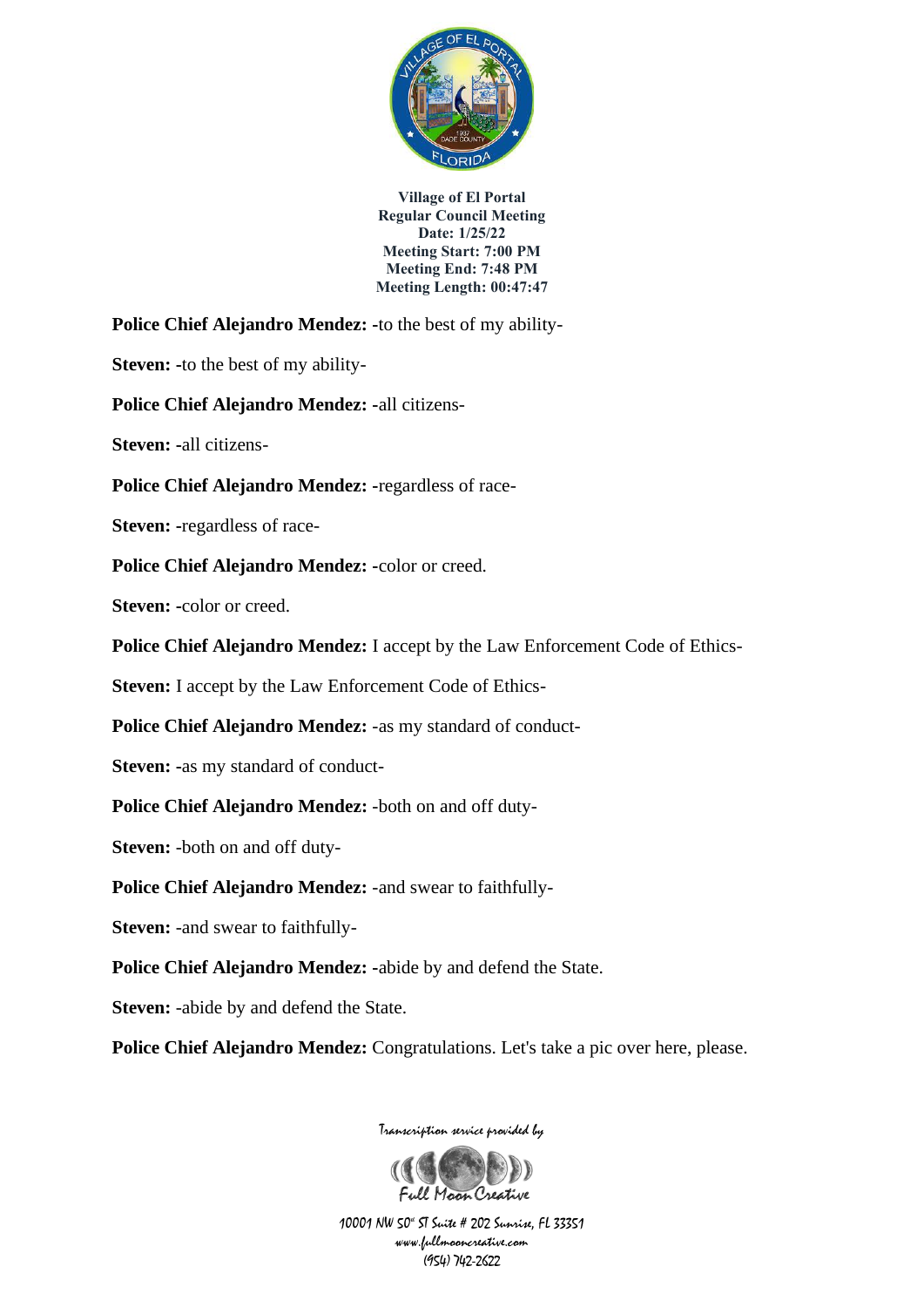

**Mayor Omarr C. Nickerson:** All right. Now, what we'll do is we'll do the Council and we'll do the officers and everybody.

**[pause 00:08:47]**

[background conversations]

**Councilperson Darian Martin:** I can't even see myself.

[laughter]

[background noises]

[background conversations]

**Mayor Omarr C. Nickerson:** Don't go too far chief. All right, thanks everybody for that. Next up is Good and Welfare. Right now, if anybody has any comments, anybody from the audience has any comments about anything that's on the agenda, you can come up. You have three minutes, you can say whatever you want to say, just state your name and address for the record. There will be another Good and Welfare at the end, and when we do each agenda item you guys will have a chance to talk at that particular time, all right. Seeing that for Good and Welfare, let's keep moving on. We've got a consent agenda with the minutes. Do I have a motion to approve the minutes for December 14, 2021?

**Vice Mayor Anders Urbom:** Yes, so moved.

**Mayor Omarr C. Nickerson:** So moved. Do I have a second?

**Councilperson Darian Martin:** I'll second.

**Mayor Omarr C. Nickerson:** Moved by Vice Mayor Urbom, second by Councilperson Martin. All in favor say, "Aye."

**Speakers:** Aye.

**Mayor Omarr C. Nickerson:** All opposed say, "Nay." Hearing none, the consent agenda is approved. Next is agenda item H1. This is where we need the Chief, Chief Mendez. I know that this is for police department, laptops and printers, things for the police department. I

Transcription service provided by

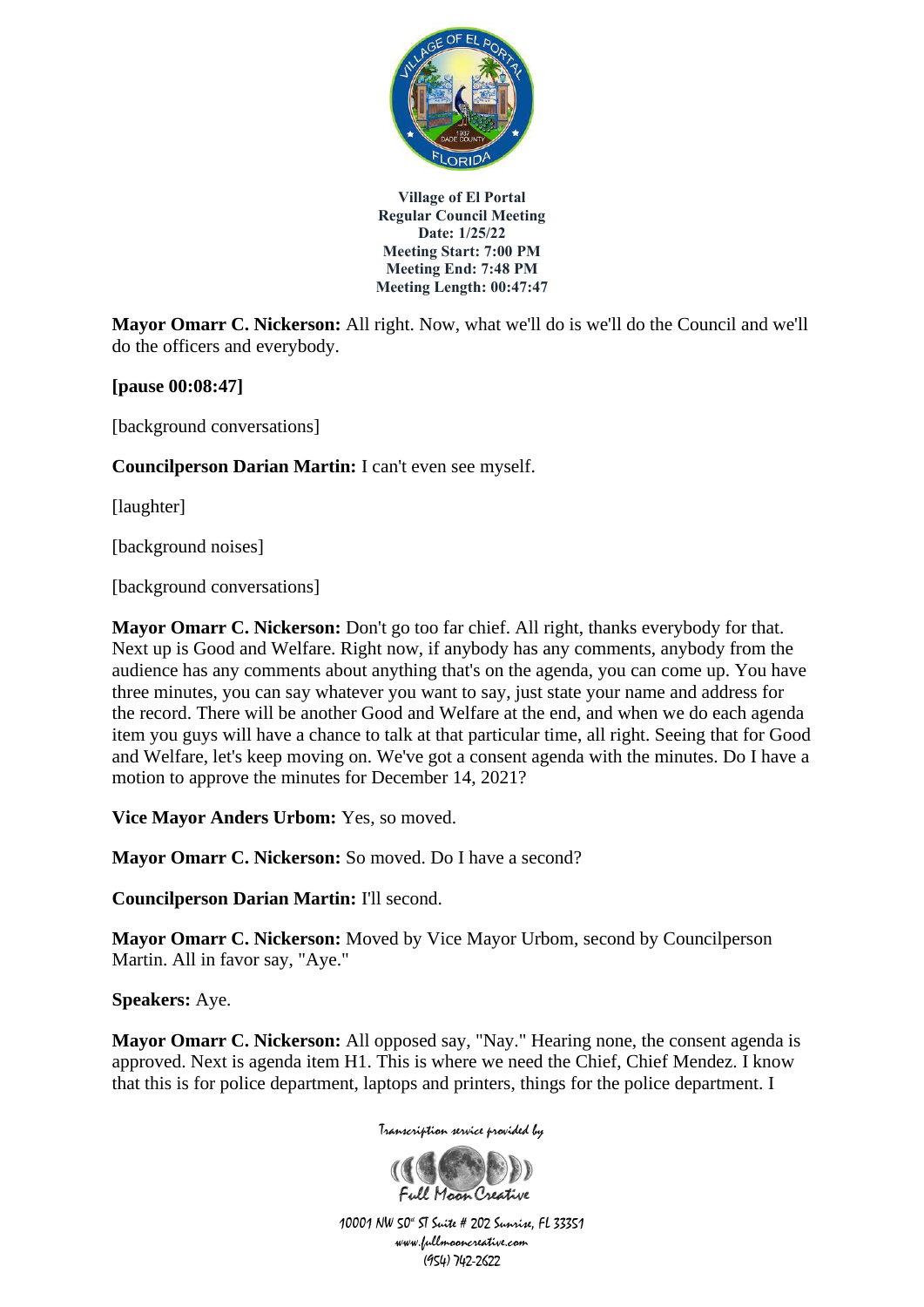

know we're trying to get the three quotes in time, but we couldn't. Therefore-- He did want to discuss it. Do you still want to discuss it, Chief?

**Police Chief Alejandro Mendez:** So long as our members know, the guys know that we're on it and **[unintelligible 00:11:51].**

**Mayor Omarr C. Nickerson:** We're on it. We haven't forgotten about it. We have all the information, not only for the printers and for the laptops, but also for the gun situation. We have all that, and all will be in the February meeting. I'm going to have the resolutions done up. All right. We'll be able to vote on it as a Council in the February meeting. February meeting, be ready to give all the details, and we'll give you a vote. Thank you very much, Chief Mendez. As always, you're doing a wonderful job.

## **Police Chief Alejandro Mendez:** Thank you.

**Mayor Omarr C. Nickerson:** All right, moving on to-- Is there anybody have any words about that? All right, moving to February. H2 is potholes, street repair, phase two discussion. Frst, I just want to say thanks to Manager Alou, who works with me hard on everything that has to do with everything throughout the Village. Also, wanted to give a special thanks to Councilperson Pirela, who always is on top of things when it comes to public works, potholes, street repair, and things like that. The reason why I had this on the agenda is just because we've already done phase one. You guys, we did phase one, I believe it was March 2020.

I mean, 2021. It's almost been a year since we did phase one. The money is there. We can only use it on street repair and things like that, it can't go anywhere else. Like I said, it's almost been a year for phase one. Not everybody gets it, but myself and the Village Manager, we get all the phone calls about the street repair. There's no reason not too deep in the phase two. The reason why I have this here is so that you all, between now and February, you go back, if there are any potholes or street situations that you know about. It might be on your block or the block over, and things like that, you email that address to the Manager.

When we come back in February, we'll look or we'll see how much money we have. We'll look over the locations that everybody came up with, and we'll decide as a Council which locations are more critical. Therefore, those will be the ones that we'll do for phase two. That's the only reason why I have it on here, so you guys come back and do that. I know



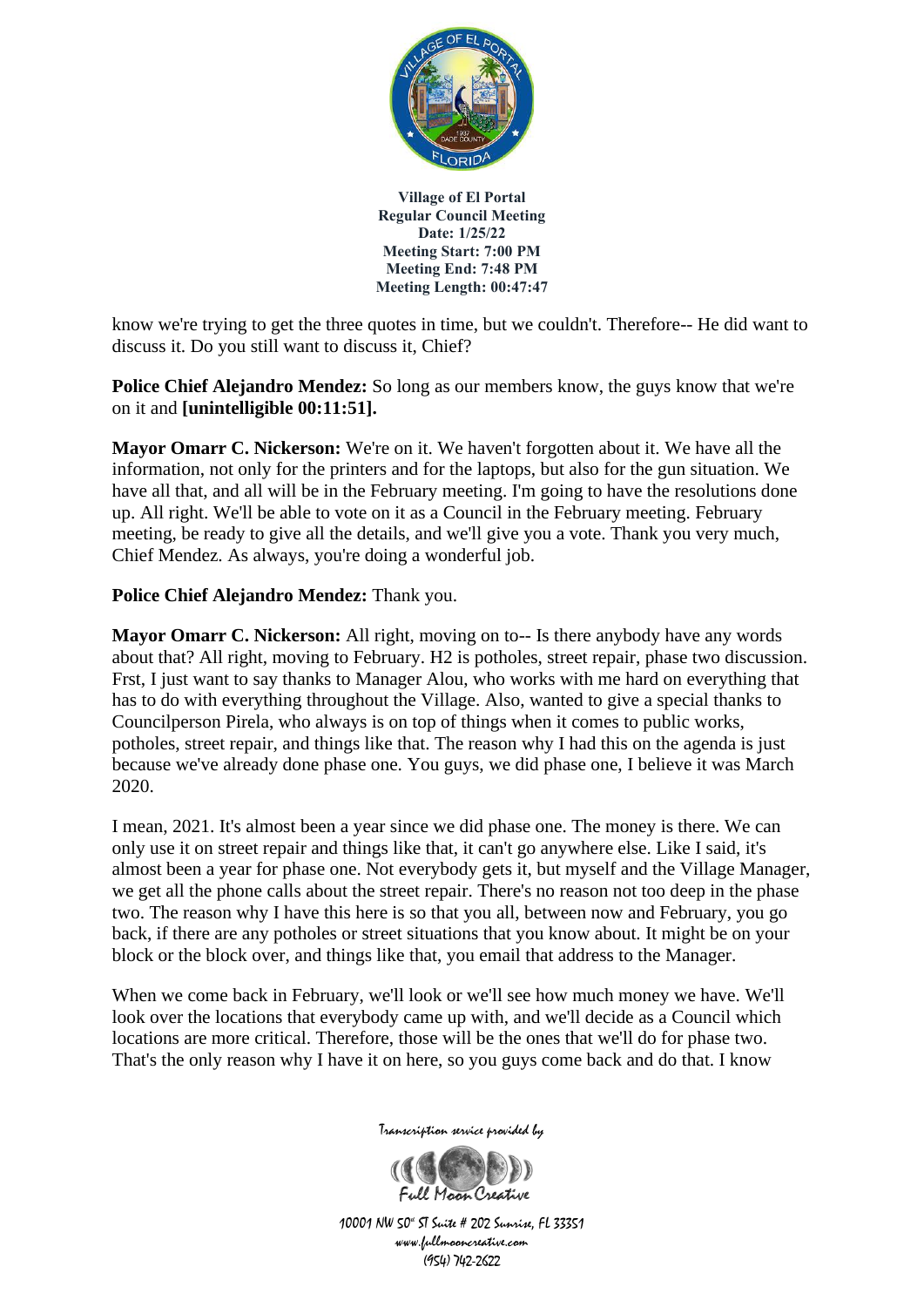

there's information about street repair that's going on right now, because we've been doing the construction over in El Jardin.

Right now, before I move on to the next item, if there's anybody-- I see Ms. Ruby is here, I see Ms. Coalinga here. If there's anybody who wants to come up and talk about anything dealing with street repair or what's been going on and why it's so important that we move forward on this in February, now you can come to the podium say your name and address for the record and the floor is yours. No? Seeing none.

# **Councilperson Dr. Anna E. Lightfoot-Ward:** Mayor?

**Mayor Omarr C. Nickerson:** Yes, Councilperson.

**Councilperson Dr. Anna E. Lightfoot-Ward:** May I address it?

**Mayor Omarr C. Nickerson:** Yes, Councilperson Lightfoot-Ward.

**Councilperson Dr. Anna E. Lightfoot-Ward:** Since we've been doing pothole repairs and whatnot, we've got some villagers that think that the right of away is part of that. I'd like to go on record that we do not do easements. We, the Village, is not responsible for-- The boundary line would be how ever your trees are planted, that the Village planted the trees. Anything closest to your house is your responsibility. Not potholes, and-- What are they calling that thing? What?

**Village Manager Christia E. Alou:** The parking square.

**Councilperson Dr. Anna E. Lightfoot-Ward:** Yes, the parking square, none of that. Those are not what we do, and unfortunately, I was not available for a villager that made a complaint, a very stringent complaint to the Village Manager. Which is the proper thing to do, is to annotate that so that she can bring it to our attention, but that we found out that that's not part of what's going on. Folks are seeing the potholes being done and they're thinking that it's supposed to be on the right of way. No, ma'am. No, sir. They will not repair what's on my side of the trees. That's my boundary.

Whatever the trees this Village planted, whether you all wanted them or not, if it's anywhere where the trees we planted on the roadside, we'll repair it. What we will not repair, potholes and whatnot in your driveway, along the sidewalks. Those of you all that have sidewalks. We

Transcription service provided by

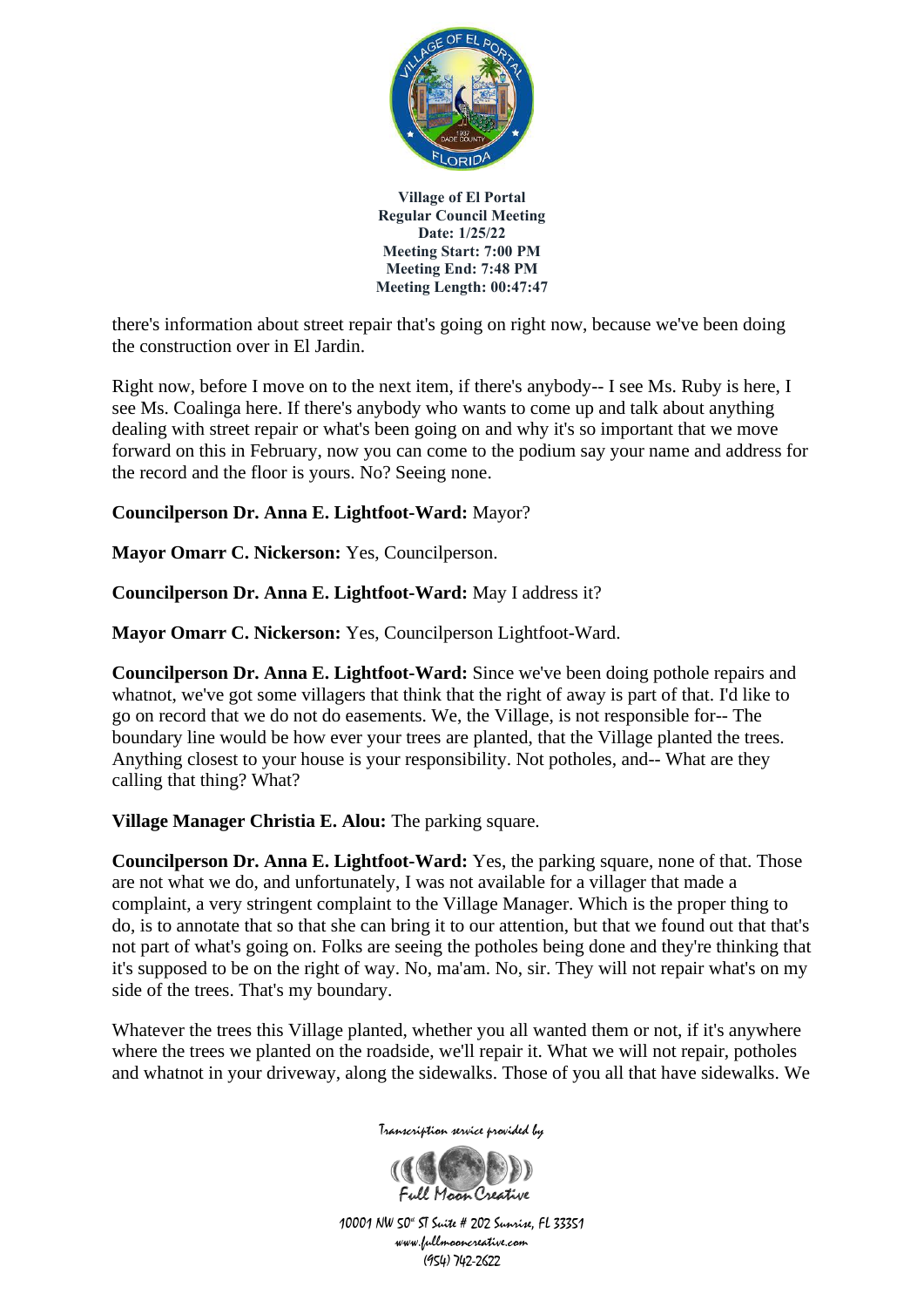

will not do that. That is not part of the right of way. Anyone have any questions about that, please feel free to always call the Village Manager. She's very well knowledgeable of that program and why we are doing it and have continued to do it. Am I right? For several years. Thank you, Mayor.

**Mayor Omarr C. Nickerson:** Thank you very much Councilperson Lightfoot-Ward. Anybody else from the Council or anybody from the audience? Very good. Hearing none. Moving right along, we don't have the I1 anymore. We're moving on to I2, the ordinance for signs, standards and regulations within the Business Corridor.

This is pretty self-explanatory, Camila from Plusurbia, you can come up very briefly if you want to. We went over this first, and thank you for Councilperson Martin's planning and zoning a couple of months ago. We went over this, and there's paperwork, the documentation that shows exactly what the signs, standards and regulations the Business Corridor is all about. Camila, if you just want to give just a brief overview.

**Camila :** Sure.

**Mayor Omarr C. Nickerson:** Yes. Attorney Geller has joined us from Tallahassee via phone. Yes, read that for us Attorney Geller, ordinance I2.

**Village Attorney Joseph Geller:** Yes, sir. I2, an Ordinance to the Village of El Portal, Florida. We're waiting to sign some advertising revising chapter 24 signs, standards, and chapter 19 signs and advertising. Adopting a new article 10 of chapter 24 Appendix B as provided here, providing for incorporation of recitals, providing for conflict and reviewer, providing for clarification, providing for severability, providing for an effective date.

**Mayor Omarr C. Nickerson:** Thank you very much. I appreciate that, Attorney Geller. Thank you very, very, very much. Camila, before you go on, there is something that I did want to say, which is I think it was under the chapter 19 signs and advertising sheet, where it starts with the footnotes. Where you see the section 19-1, where it says real estate, temporary signs, permit, fees, display.

Under A, it says, "It shall be unlawful to erect any billboard, sign or advertisement of any nature whatsoever within the Village. Provided that the Village Clerk shall issue upon request." I think that needs to be changed. The Village Clerk doesn't issue for those items. It



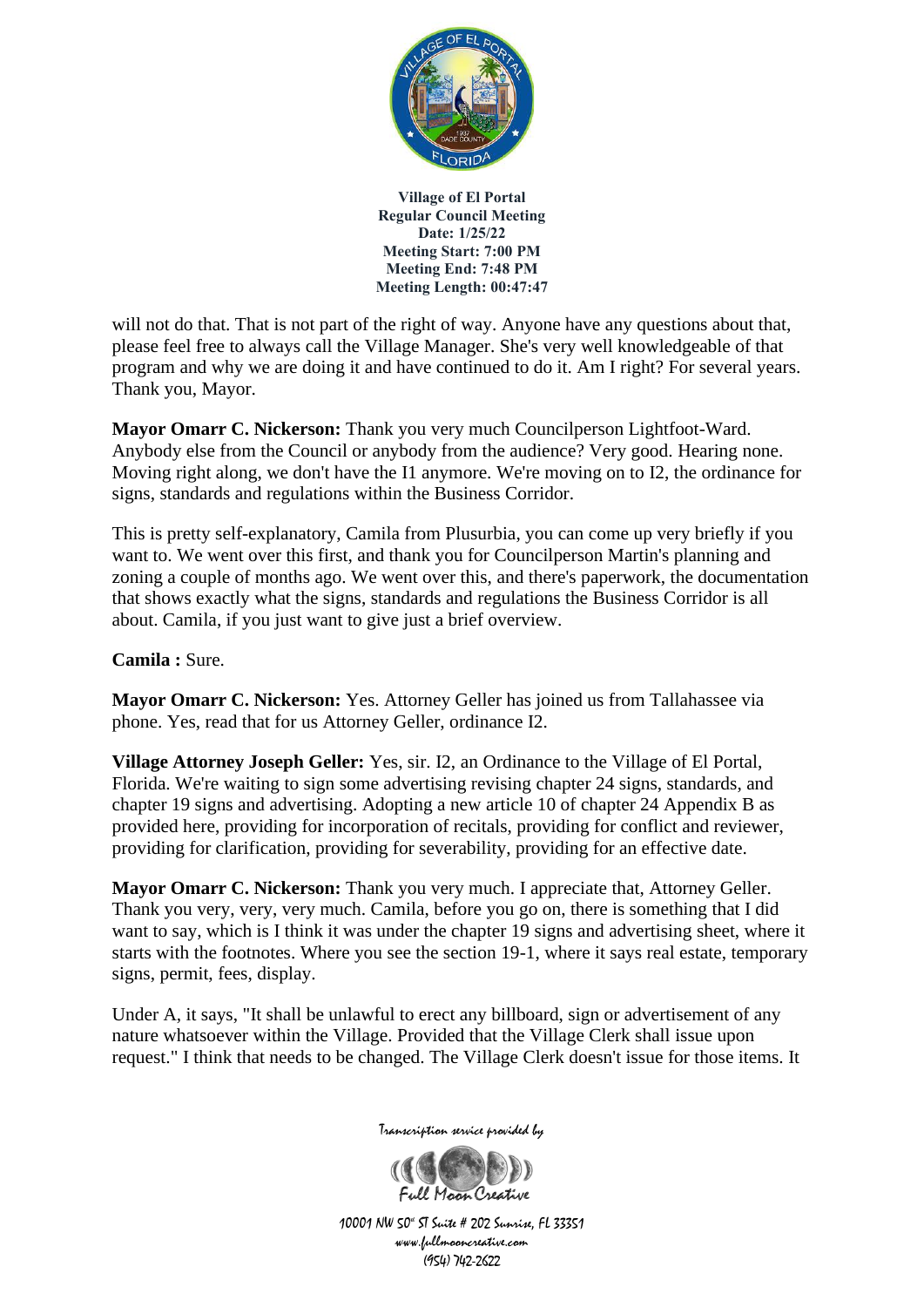

will be the Building Clerk. Not Village Clerk, but Building Clerk, is what it should say. We have a Building Clerk that does that. I was going through stuff, and 'Village Clerk.'

**Camila:** Noted. Thank you, Mayor Nickerson.

**Mayor Omarr C. Nickerson:** All right. Besides that, I think we're good. Just give us the brief overview, Camila.

**Camila:** Absolutely. Good evening, Council. This ordinance for amending sign regulations, consolidates the two other sections in the code and brings them into this new section within the Form Based or the Zoning Code, and addresses specific signage requirements for businesses. It also addresses nameplates for residential uses, but mostly it's more specific about what is required of signs in 2nd Avenue which is Zone 4, and the annexed area east of the tracks which is Zone 5.

**Mayor Omarr C. Nickerson:** Yes, our Business Corridors. If you look at the pictures that they have there, you see that what we will be allowing in our Business Corridors are really tasteful signs. As I said last meeting and I think the meeting prior to that also I wanted to do this and have this done, because businesses and companies are coming into our Village. That's something that we know we're really pushing to try to do. I don't want north east 2nd Avenue to turn into a line of bright neon signs up and down northeast 2nd Avenue.

I want to keep our feel of a Village. If you look at the pictures, you see that the signs are very likable and they're very nice to see the way that they will be taking place. Does anybody from the Council have any questions about the signage in the Business Corridor? Anybody from the audience have any questions about the signage in the Business Corridor? Okay. Seeing none, do I have a motion to approve ordinance I2 sign, standards and regulations within the Business Corridor?

**Councilperson Dr. Ann E. Lightfoot-Ward:** This is second reading, right?

**Mayor Omarr C. Nickerson:** Yes, it's the second reading.

**Councilperson Dr. Ann E. Lightfoot-Ward:** Okay, so move.

**Mayor Omarr C. Nickerson:** Motion moved by Councilperson Lightfoot-Ward. Do I have a second?



Transcription service provided by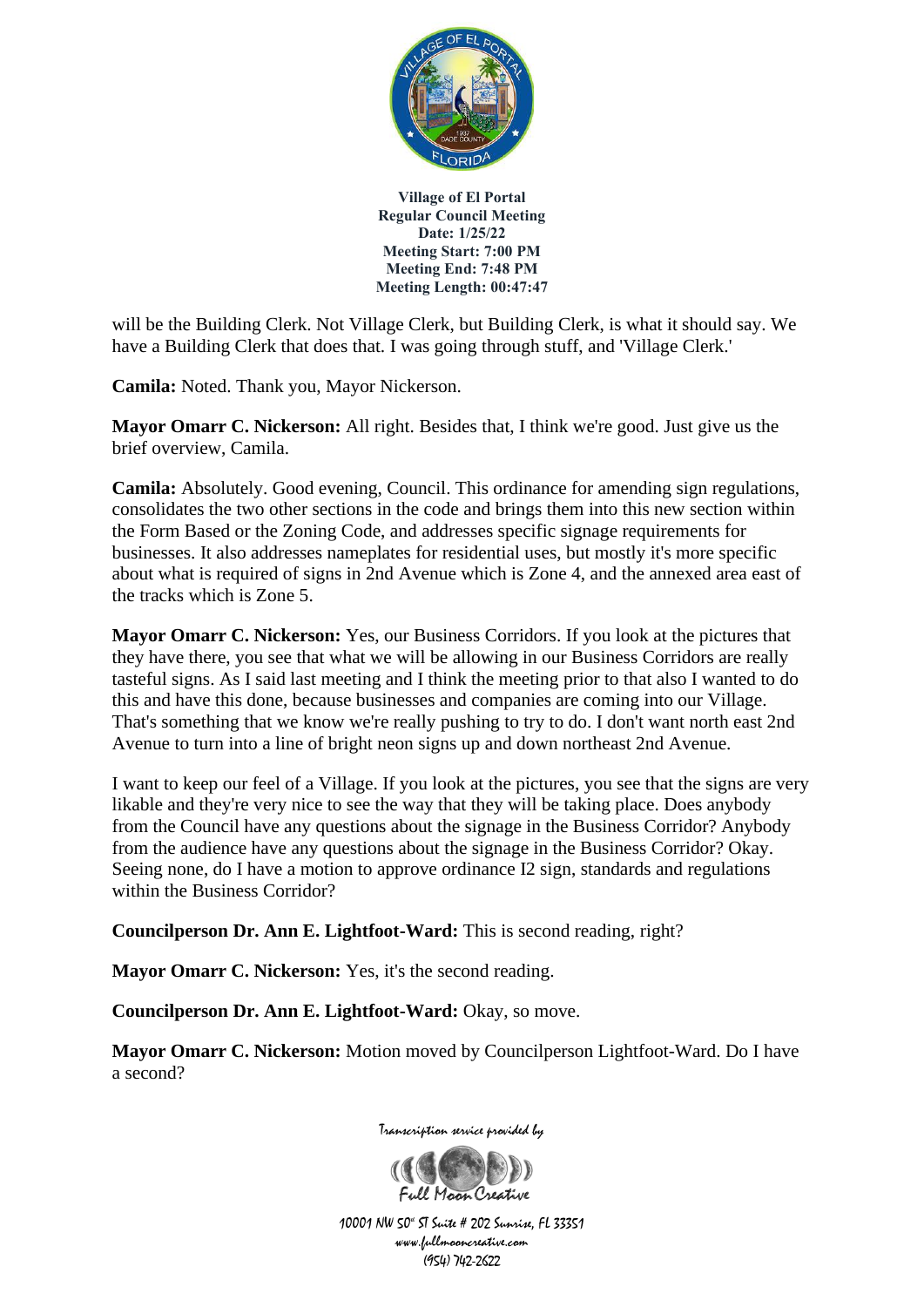

**Councilperson Darian Martin:** Second.

**Mayor Omarr C. Nickerson:** Second by Councilperson Martin. Madam Clerk, may I please have a roll call, please? Yes, I did.

**Village Clerk Yenise Jacobi:** Councilperson Martin.

**Councilperson Darian Martin:** Yes.

**Village Clerk Yenise Jacobi:** Councilperson Lightfoot-Ward.

**Councilperson Dr. Ann E. Lightfoot-Ward:** Yes.

**Village Clerk Yenise Jacobi:** Councilperson Pirela.

**Councilperson Luis Pirela:** Yes.

**Village Clerk Yenise Jacobi:** Vice Mayor Urbom.

**Vice Mayor Anders Urbom:** Yes.

**Village Clerk Yenise Jacobi:** Mayor Nickerson.

**Mayor Omarr C. Nickerson:** Yes.

**Village Clerk Yenise Jacobi:** Motion passes five to none.

**Mayor Omarr C. Nickerson:** This might be our quickest meeting ever since, you guys. Look at this. Let's keep trucking y'all. All right. Here we go. The next is resolution. Don't speak too soon. Knock on wood, somebody. All right. Here we go. Let me just say this. This is the funnest Council, you guys. It's never been so good. I'm honored to be up here working with you guys as a Council member.

## **Village Attorney Joseph Geller: [unintelligible 00:22:15]** and read I3?

**Mayor Omarr C. Nickerson:** Yes. Go ahead and read I3, the Village-wide text notification service. Attorney Geller, I appreciate it.

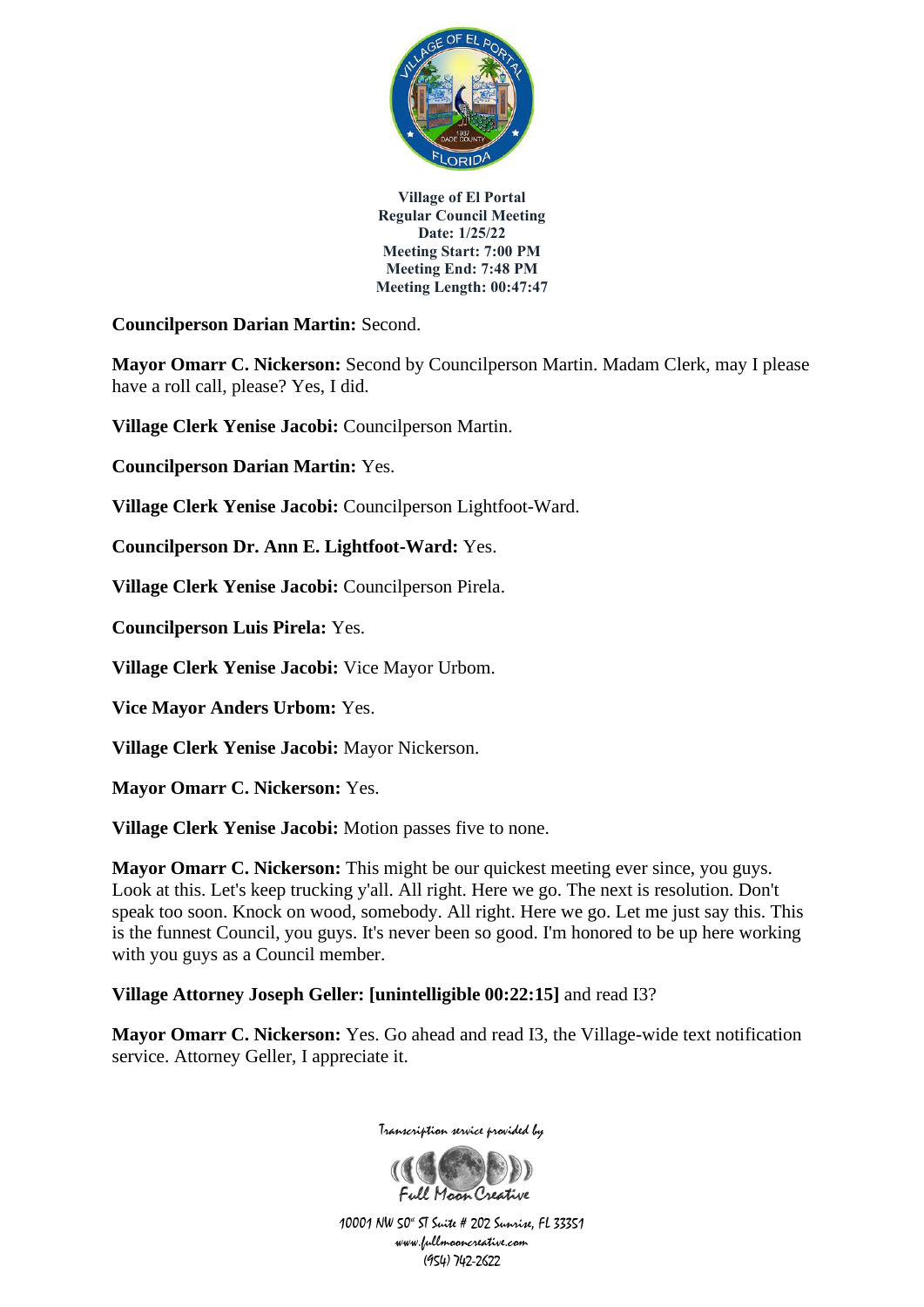

**Village Attorney Joseph Geller:** The resolution of the mayor and the Village Council of the Village of El Portal Florida in Miami-Dade county Florida, selecting a Village-wide texting service for the Village of El Portal Miami-Dade county, providing for incorporation of recitals, providing for an effective date.

**Mayor Omarr C. Nickerson:** All right. Thank you very much. Okay, so you guys this can go one of two ways, we could either acknowledge that we want a Village-wide text notification service and we put trust in the Manager that the Manager will pick the most costly efficient and best one in quality as far as best one. All we're doing is we're saying we want one, that's what the resolution's for, or if you guys want to we can take the time and go through it ourselves and pick it ourselves, or do we leave it up to the management? It's up to you guys. We could do it either way.

**Councilperson Darian Martin:** I would probably leave it up to the Manager. I'm sure that she is more than capable of selecting the option that is best suited for us and that's how I would do it.

**Mayor Omarr C. Nickerson:** Absolutely. I definitely agree with you, Councilperson Martin. That being said, do I have anybody who doesn't want to do it that way or do I have a motion to approve resolution I3?

**Councilperson Darian Martin:** I thought you already did that?

**Councilperson Dr. Ann E. Lightfoot-Ward:** Motion.

**Mayor Omarr C. Nickerson:** Motion moved by Councilperson Lightfoot-Ward. Do I have a second?

**Vice Mayor Anders Urbom:** I'll second.

**Mayor Omarr C. Nickerson:** Second by Vice Mayor Urbom. Madam Clerk, may I please have a roll call please?

**Village Clerk Yenise Jacobi:** Councilperson Martin.

**Councilperson Darian Martin:** Yes.

**Village Clerk Yenise Jacobi:** Councilperson Lightfoot-Ward.

Transcription service provided by

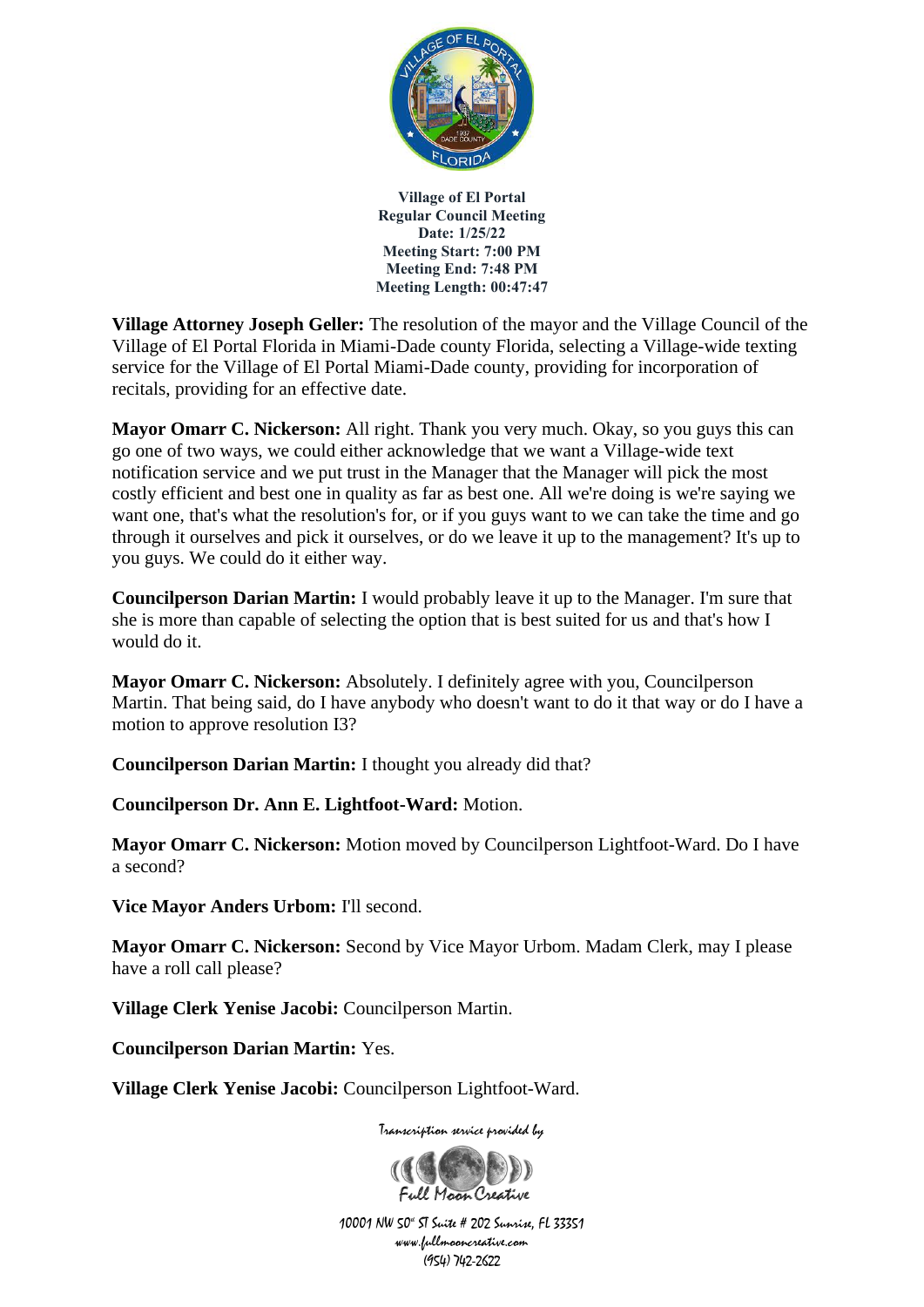

**Councilperson Dr. Ann E. Lightfoot-Ward:** Yes.

**Village Clerk Yenise Jacobi:** Councilperson Pirela.

**Councilperson Luis Pirela:** Yes.

**Village Clerk Yenise Jacobi:** Vice Mayor Urbom.

**Vice Mayor Anders Urbom:** Yes.

**Village Clerk Yenise Jacobi:** Mayor Nickerson.

**Mayor Omarr C. Nickerson:** Yes.

**Village Clerk Yenise Jacobi:** Motion passes five to none.

**Mayor Omarr C. Nickerson:** Thank you very much you guys. This is going to be great for our residents. Is anybody else from the audience have anything they want to say about the text notification? We're good? Okay. Moving on to the mayor-Manager committee and attorney reports. **[unintelligible 00:24:16]** Madam Manager, your report.

**Village Manager Christia E. Alou:** Oh, okay. Thank you. We're busy and we stay busy, but since we're having a quick meeting tonight, the building department is now staffed. We have two full-time Building Clerks, Gretel and Anazia are being led by Pedro Martinez who is our building official. They are working. They're getting a lot done and organizing the whole department. It's clean, it's being digitized. That project is moving forward. The document management system is now installed and in place and now they're scanning all documents.

The building department will be digitized within the matter of a couple of months now. We're happy about that. That's going to add a lot of value to the work we do, the service is going to be improved faster, everything's online. The capabilities are just going to be endless. We're really happy about that and they're moving right along with that. Speaking of staffing, our public works department is now staffed.

We have a part-time public works director, Mohan Thampi who is a senior engineer with CAP government and now we have our technician identified. The public works technician who will be here full time, his name is Carlos Aguera. He will be starting work next week, but coming in tomorrow to meet with me and to start a little bit of an orientation, so he can

Transcription service provided by

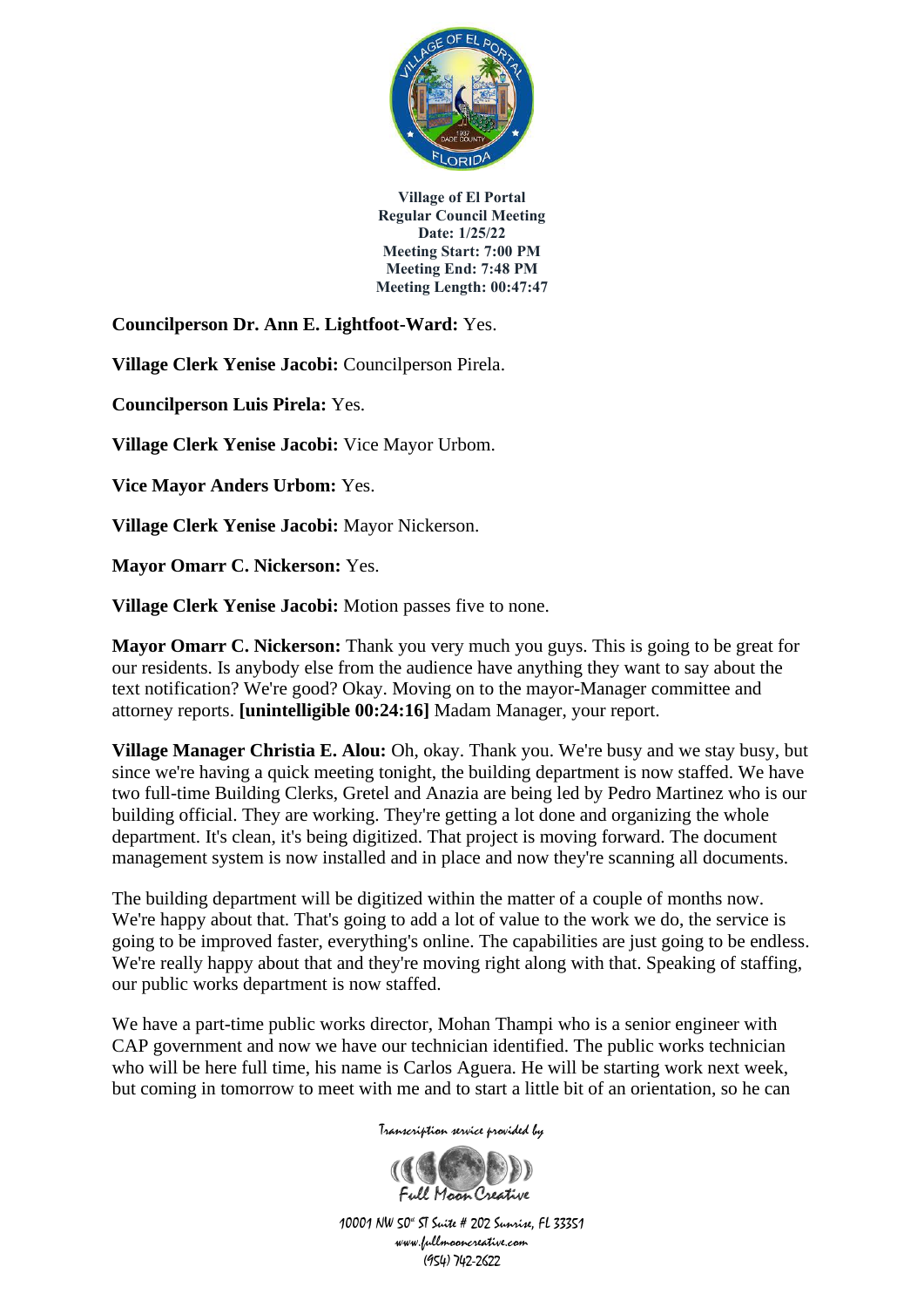

hit the ground running. Now that we have those people all in place, we're ready to start kicking off some of our projects.

We've been working on the critical facilities hardening grant. I had a very long meeting about that today with our engineering team as well as our consultant Robert Romano. We're managing those grants and working to get some of these reports done and things completed. We're going to be doing a parks renovation kickoff meeting in February with Councilperson Pirela and the Miami-Dade county parks and recreation department as well as the historic preservation department and the archaeologists for Miami-Dade county.

We're also going to be pulling in the tribe that has oversight over Tequesta burial mound. All the players have been identified and have been RSVPing. We're excited to have that kick off so we can get that project started. We have Mr. Orlando Rubio here with us. He's our senior engineer with Craig A. Smith. The Craig A. Smith Associates and the El Jardin project is finished on time. Items have been put back in place per contract and now we're looking to do some resurfacing with any extra grant dollars that came from that project.

That's exciting too. The Village is on the move and things are changing quickly. You see we've got a fully functioning electric shuttle bus that's going to and from downtown. FDOT is pleased that we have the project already started finally, but we just need the ridership. We really need to push forward with that and I know the vice mayor would like to do a special project and make a video so that we can really promote it. We want to do that in the coming weeks as well.

Lots of things happening and my report will be online as soon as I get my computer fixed. I apologize for the delay in that, but there was a little issue today. It'll be fine. We're able to pivot. If there are any questions, I'm here for any questions or comments, but that concludes my report for now.

**Mayor Omarr C. Nickerson:** Thank you very much madam Clerk. I appreciate that. Thank you Mr. Rubio for being here. I know that you came just in case anybody wanted to hear anything about El Jardin, but I think we're good. Does anybody want to hear anything about El Jardin at this particular time? We're good? Okay. All right. I just want to say a couple of things you guys. First of all, I was able to have a meeting and go to the swearing in for Miami Mayor Suarez. Got a lot of stuff done there.



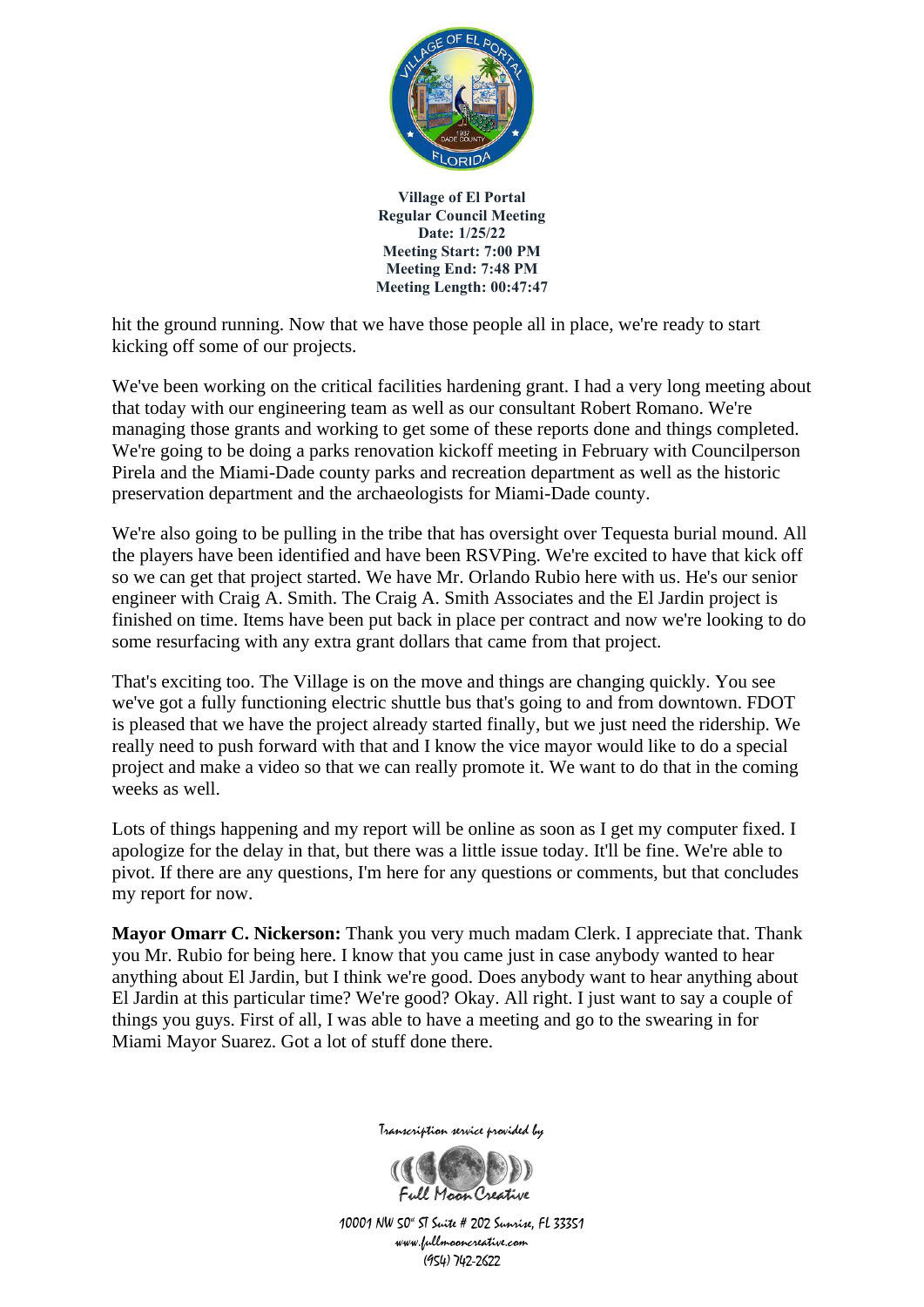

We also had a community housing and a public housing community development block grant, a CDBG meeting about the sewer. That's moving forward. We had that meeting also included with the county was also there. We had a Cavista meeting. The owners of Cavista they met with us back there a couple weeks ago. They're talking about so many different things to where they're moving forward. They're pulling more permits which means that we're getting more money.

When we had we had the meeting, madam Manager, they said that they're going to take care of all the funding, because they want to do a groundbreaking. I told them I said, "We all need gold shovels and the hard hat so we can do the picture." Expect that to be coming. They said they'll take care of all that and we'll do that, so when that comes I'll reach out to you guys or we'll reach out to you guys we'll let you guys know about that so we can all be there for that. That'll be a fun day. What else happened?

The South Florida water management district put out a 82-page report. The Sustainability and Resiliency Task Force went through all 82 pages. It took us a while. Went through all 82 pages. Highlighted the parts that were about El Portal, wrote a response letter and telling them that they should focus on these aspects. A day later we got a response, Sustainability and Resiliency Task Force got a response and said that they're going to be putting that in their next report. The El Portal highlights were going on there next. Official county report. All right, so they're updating it, because of our Sustainability and Resiliency Task Force. They're updating their entire report, because of that. We appreciate that. Myself and the Village Manager had a meeting, Camilla, about some new investors coming in. It didn't really work out, because it was like a conflict, but we're going to get back to that meeting. We get interest all the time about this little farm. The former trailer park, you guys. A lot of interest, all right. A lot of interest. The last one that was really viable was when we had individuals, and whenever we get on there we told them that we don't want super high density-- I spoke to you guys before about the rapid transit zone that's also out there, but the last individual that we spoke to they said, "Okay, this is how they would want to do it." They said they would do it so that our residents won't be looking out to huge skyscrapers 50 feet in the air. They said that on the Biscayne part, right along Biscayne is where they'll build their highest and most densified buildings. As they come back towards El Portal, they'll get lower, lower and lower to where-- The other side of the train track would be single family homes, for a couple of layers. Then we'll be town homes. Then as it goes out to Biscayne, that's when you'll find more of the density, so that our residents will be protected from looking up to huge skyscrapers in their face. They said that they will do it that way even though the

Transcription service provided by

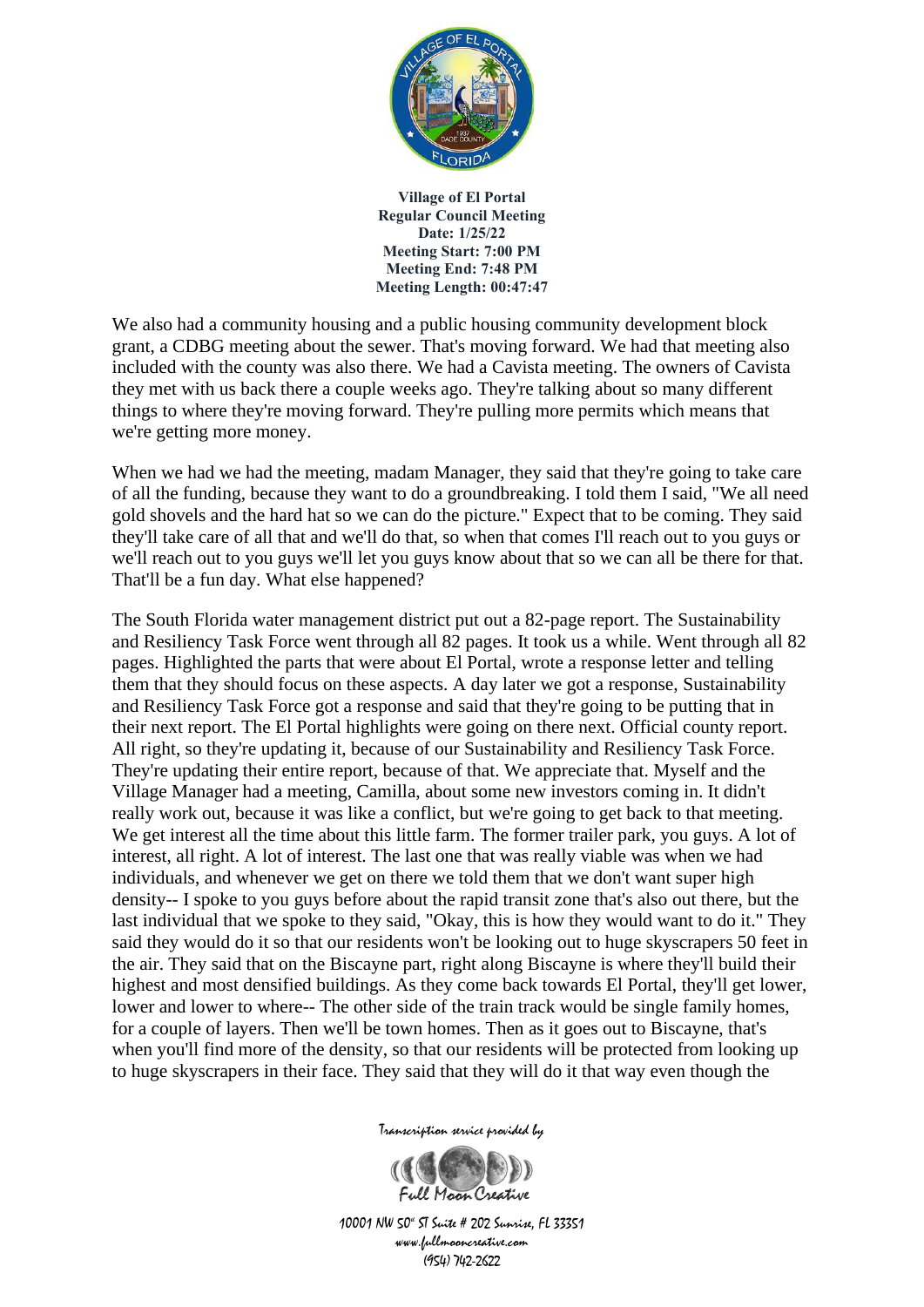

rapid transit zone situation is how it is, they will still respect what our residents- would do best for our residents. That's the last viable one when it came to that, which we appreciated that.

**Councilperson Luis Pirela:** Now mayor, let me ask, I have a question. Also is that piece of land the same situation that the rest of businesses over there where the piece of land that's closer to Biscayne as Miami and then **[unintelligible 00:32:08]** is El Portal?

**Mayor Omarr C. Nickerson:** Yes, which is why along the Biscayne corridors is where they'll build their highest. Even though with the rapid transit zone, they might be able to go super density or close to us, they said they wouldn't, because they want that gradual elevation as you get out of El Portal, so that this part of El Portal town still maintains its small community feel.

## **Speaker: [inaudible 00:32:33]**

**Mayor Omarr C. Nickerson:** No, this was the first discussion, because-- There's so much interest being shown in that place that there's like a competitive bid out right now and they're part of that bid.

**Speaker: [inaudible 00:32:49]**

**Mayor Omarr C. Nickerson:** Excuse me?

**Speaker: [inaudible 00:32:58]**

**Mayor Omarr C. Nickerson:** Yes, no, the trailer park, yes, we don't own the trailer park.

**Speaker: [inaudible 00:33:03]**

**Mayor Omarr C. Nickerson:** Yes, yes, that's exactly what that is. Yes, thank you. You guys all know what's going on with the skateboard park. Oh, I want to say thank you to Councilperson Martin, she partnered us with a great event the Stroller derby this past Saturday. I was able to go. I told everybody that I was there as your representative, that you sent me there as your representative. I just want to say it was a great event. Got a lot of connections from that and a lot is going to be coming out of that. Myself and the Village Manager also had a meeting last Friday, I believe it was, with multiple number of mayors and city Managers and things like that. A lot came out of that. Let me just say this, I'm going

Transcription service provided by

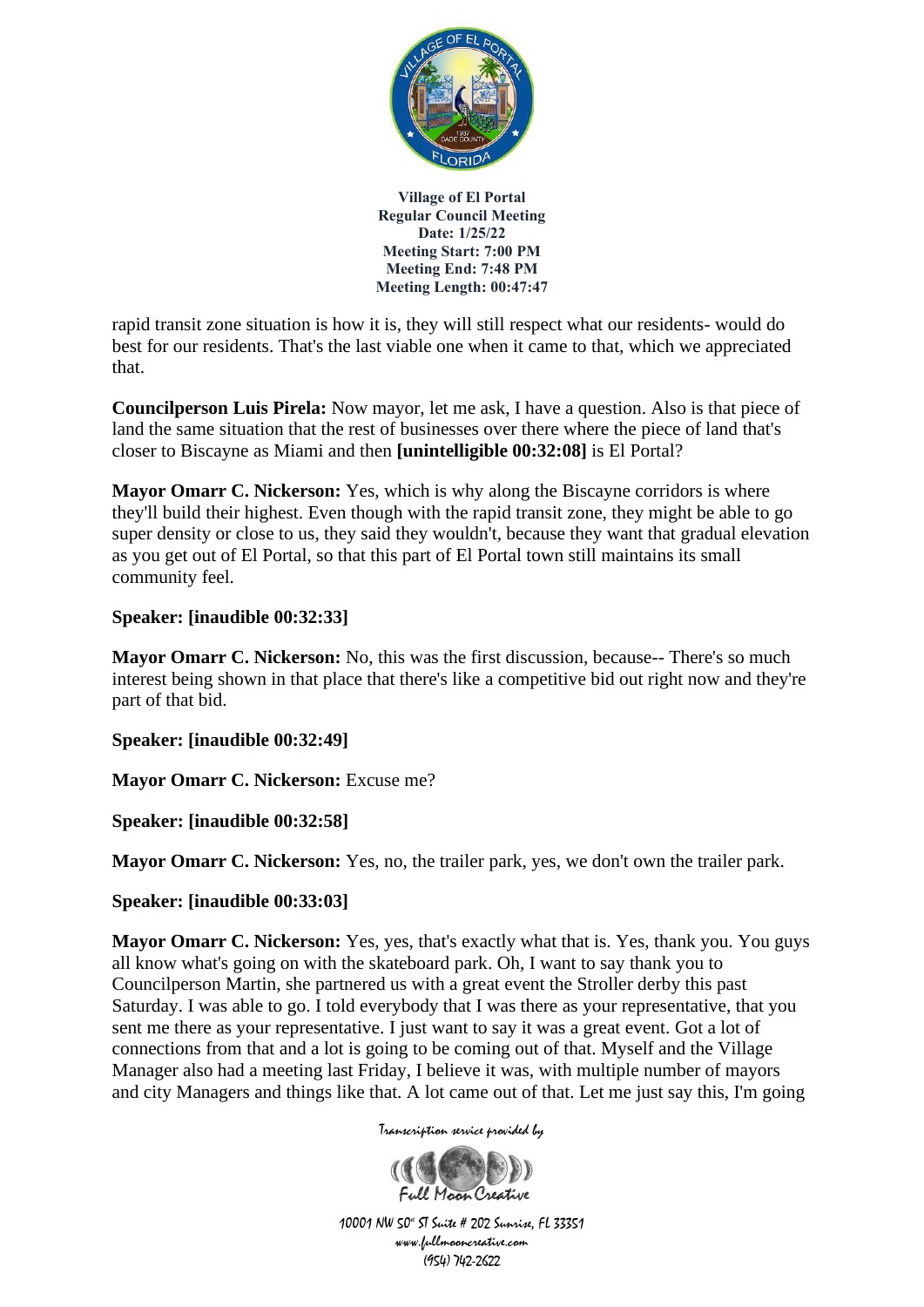

to put this out there, there's a little- it's in the works. El Portal residents have been waiting a long time, madam Manager, for us to get a discount when we use Miami Shores facilities, I fell fall hard for that, and it's coming down the pipe. All right, so to be able to use the Miami Shores facilities, their rec center, their water parks and things like that, we're going to get a discount for that. It's halfway done. Hopefully it goes the entire way, and this is part of-- I have this vision that I've been doing, and they know this, that I've been going to commission and Council meetings for every different municipality, just to connect, because I have this whole thing from east to west. I want to connect from east to west. All municipalities can start to work together and start to really like do things together, whatever. This was part of that. Like I said, we have multiple mayor's out there and city Managers. Our Village Clerk, you guys, on behalf of El Portal, went out one night she went out to a meeting in Hialeah for that exact purpose. I kind of look at this stuff as best practices myself and the Village Manager went to a Miami Shores meeting, I went to the Biscayne Park meeting, I'm going to a city Miami meeting soon, I'm going to a Doral meeting coming up the week after next, I believe. We're doing all this, I go to all these meetings. I introduced myself and I say, "You guys, I just want to connect." I have to connect all these municipalities so we're not all separated. This is part of that, okay, this part of that. All right, so I appreciate that. That's pretty much all for my report for this month. Thank you very much, you guys. Thank you. I appreciate it. Moving on, the Village Attorney reports. Attorney Geller.

**Village Attorney Joseph Geller:** Yes, sir. I'll be very brief. Nobody has sued us lately and we have not found it necessary to sue anybody lately. The only thing I would add to that is in view of the Omicron, which is spreading like wildfire, mayor, and people are concerned about it. I would ask the Council to consider doing a zoom hybrid for February, and then let's see where we stand there, but a lot of people have cancelled meetings and tried to get away from things. This is a terrible one. I'd ask ask the Council to consider seriously having going back at least just for the February meeting and then we can see where we stand by the time we get to that meeting.

**Mayor Omarr C. Nickerson:** What I would say is since we're at the end of this meeting, it wasn't on the agenda to be voted on. What I would say is that we address that in February for the possible March meeting going forward. All right, okay. Any questions about that? Moving on to Good and Welfare, anybody have anything that they want to say right now you guys can come up say three minutes, you guys give your first and last name you can talk about anything that you want to talk about at all, it could be about whatever. I was like if you



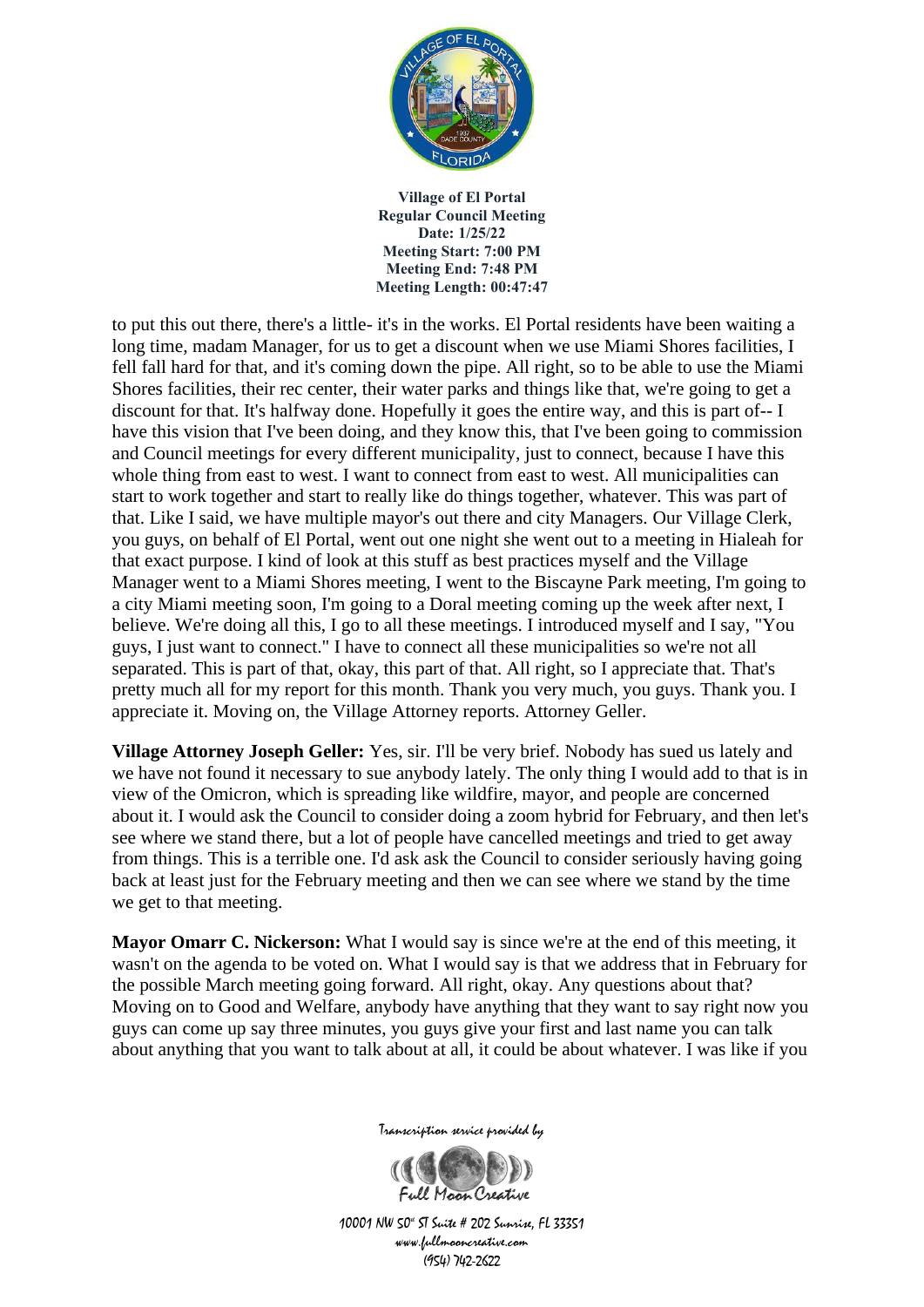

guys have something you are going to say madam Manager go ahead and do your thing. All right, hearing none, yes, Ms. Caolinga.

[background conversation]

**Mayor Omarr C. Nickerson:** You felt it.

[laughter]

[singing]

**Mayor Omarr C. Nickerson:** Well, that's apropos, because I don't celebrate my birthday at all. This works out perfectly.

**Village Clerk Yenise Jacobi:** I use it for therapeutic **[inaudible 00:37:23]** anything.

**Mayor Omarr C. Nickerson:** Don't even stress it. We're good. Don't worry. We're good. You guys are too much. Thank you very much. Well, I appreciate that. Let me just say thank you. Thank you very much to the Clerk for doing that and doing this, I appreciate that. Thank you very much Madam Manager, she did give me two gifts she got me a card that was very nice and it was very heartfelt your card. Thank you very, very much. I appreciate that. Let me just say very quickly, I haven't celebrated my birthday in over two decades. I'm a weird person and stuff like that. Let me just say, like this means a lot to you guys, because-- Quick little story. My birthday is January 16. Shout out to all Capricorns out there, so my birthday January 16th, I remember when I was 13 going into Christmas when I was 13 years old, I asked my mom for Christmas present. I asked her for a weed whacker, a lawn mower, and an edger, when I was 13. When I turned 14 In January, January 16th, I went around to all the people in the neighborhood asked for \$10 to cut the front yard and \$10 to cut the backyard. That's the last for anybody for any like, the lawn equipment I asked from my mom so that's the last time I asked anybody for anything, but I'm bringing that up, because it leads into when I was also 14. Like I said, you guys know I have a weird mind. When I was also 14, I started to just feel like, which is why this means so much to me what you guys are doing tonight, because I started to feel like well, maybe, like for me personally, my birthday shouldn't be celebrated until it's a reason why it should be celebrated. I used to always think like, "Well, me being born and me being on this earth, if I don't affect society in some positive way, then why should my birth be celebrated?" I was thinking about- and this part of my history vice mayor Urbom- I think about like my history education, I think about

Transcription service provided by

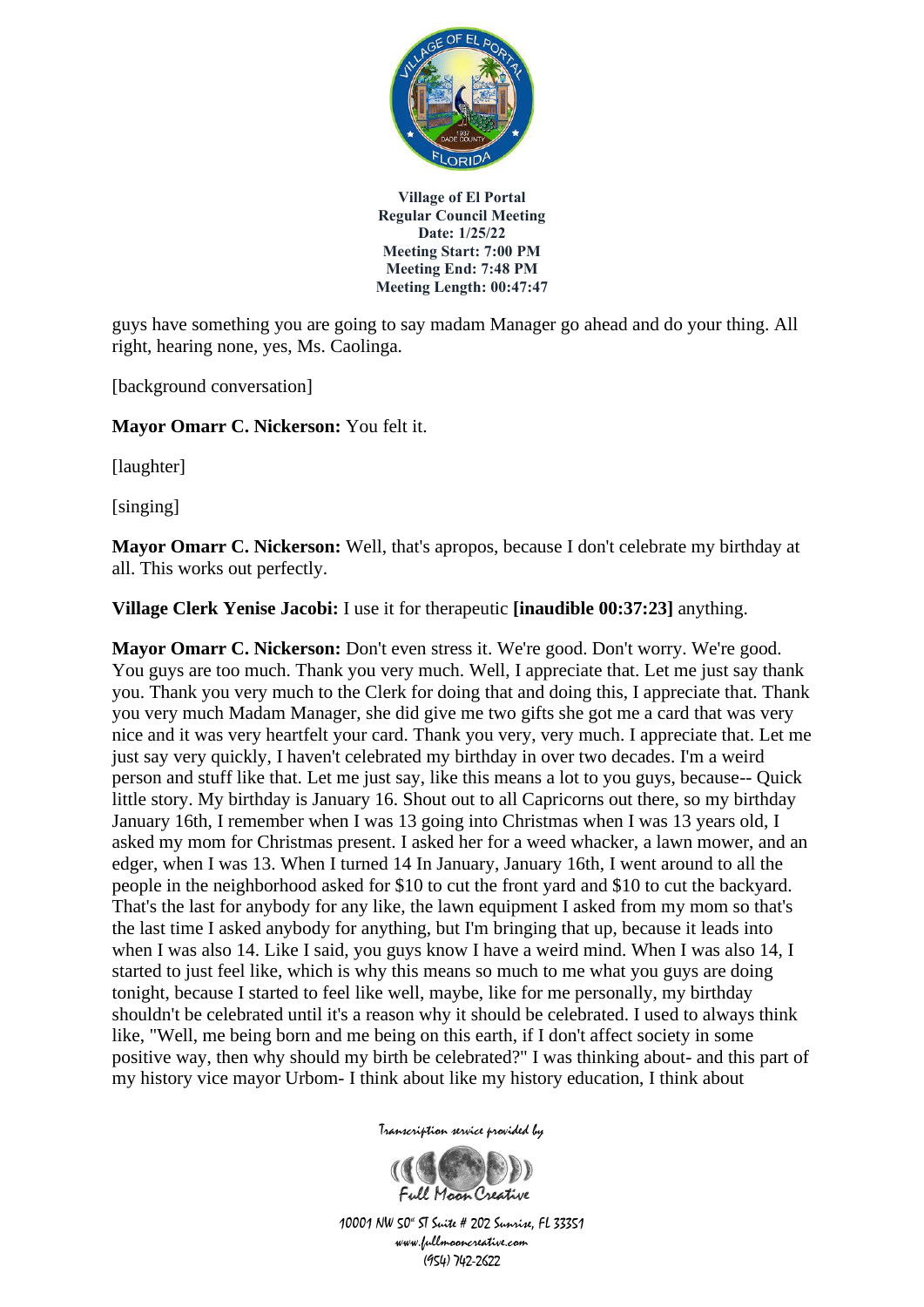

individuals like-- For lack of a better individual like Hitler and things like that, if they weren't born the world would be a better place, so their birth should not be celebrated. I was like, I want to be able to go through life and I want to be able to affect society in such a positive way that one day individuals would deem it necessary and that it's okay to celebrate my birth and the day that I was born. I appreciate that you guys and that's the reason why I'm pretty much having celebrating over 20 years, but hopefully I'm moving forward and doing things in society that are positive. That being said, thanks for everything, Ms. Coalinga**,** the floor is yours. Name and address for the record and the floor is yours.

**Juliana Coalinga:** Hi, my name is Juliana Coalinga, 8650, Northeast Miami court. I have a couple of things. One, first of all, I want to thank everyone here, the Council and also the Manager for assisting us with our street repairs, I really appreciate just the communication and that alone speaks a lot and I really appreciate that. I know there's a lot still yet to be done. Things that we need to finalize so I just wanted to let you know that. Secondly, I wanted to ask regarding the bridge. If you guys had an update about the bridge that is something that has been looming around for a while and I haven't seen anybody there, work seen anything progress with that. I just wanted to find out about that and happy birthday.

**Mayor Omarr C. Nickerson:** Thank you very very much, Ms. Coalinga. I'll let Madam Manager that I know that there was a situation going on with counsel-- Well, Commissioner Hardiman is the one that's one of his projects, but construction was stopped and there was something going on with the construction company or the permits or something like that Madam Manager, you might know a little bit more detail.

**Village Manager Christia E. Alou:** I don't mind telling Miss Coalinga and the rest of the community, the bridge at North Miami Avenue they're at a standstill there's no change from the updates I've been received. I usually try to beg for a response from them once a month, but I haven't gotten an update for the last month, but in December, there was no change at the North Miami bridge, Miami Avenue C7 bridge. According to the Miami Dade County Department of Transportation and Public Works, the bridge reconstruction project remains halted, because soil conditions do not allow for the implementation of the canal bank slopes originally permitted by the Army Corps of Engineers and the South Florida Water Management District. Therefore, the county's Design-Build team developed an alternative solution for the canal embankment protection and is in the process of obtaining the permit modifications required for the new design.



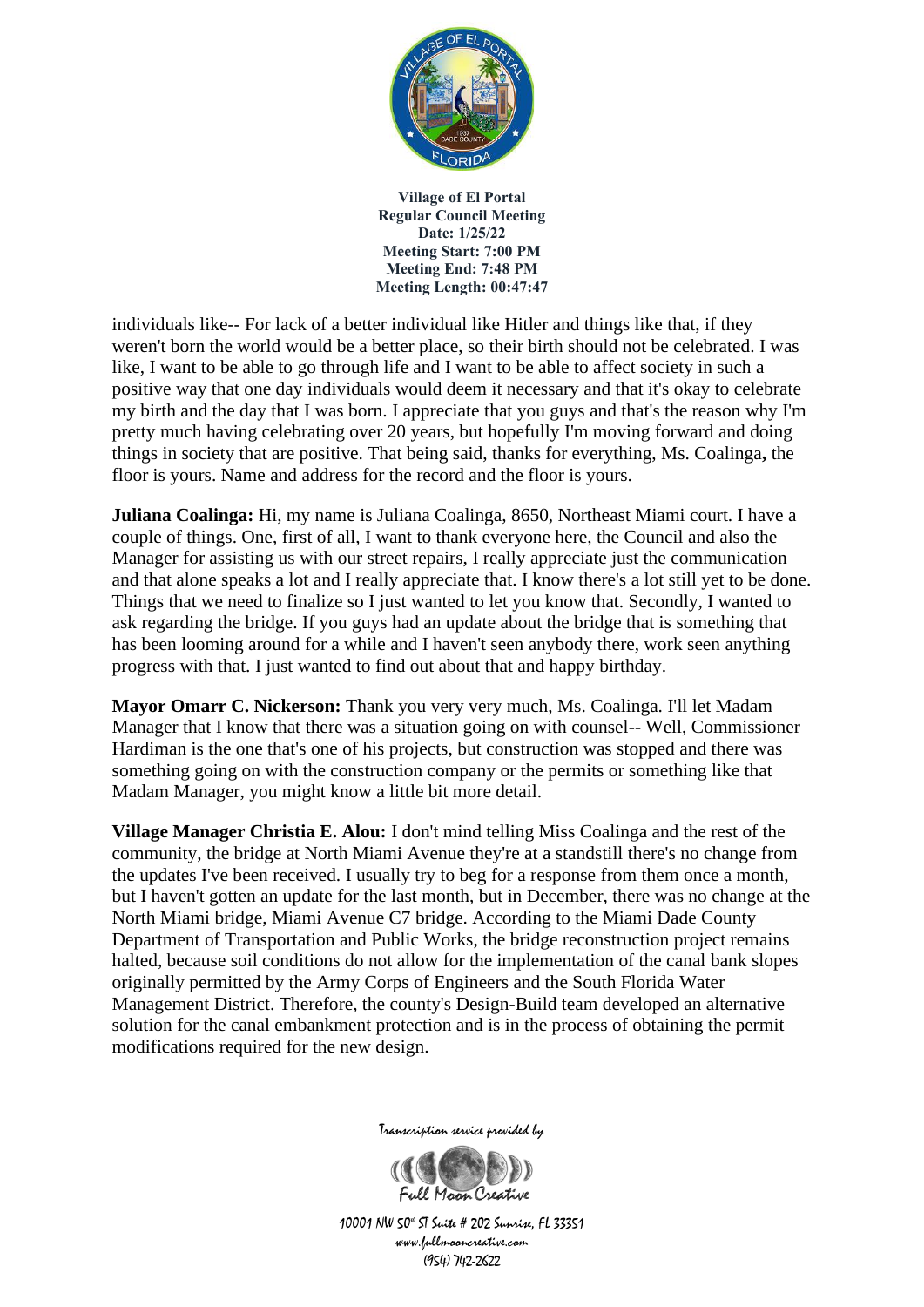

Once these modifications are approved by and permitted, the bridge construction will resume, but it's been months. It hasn't maybe they haven't been allowed or permitted, but yes, it's an eyesore, it's a hazard, we all have to drive through that so I continue to call and just they can tell us something, I put this out on the Village website every time I get an update. I'll continue to do that.

**Mayor Omarr C. Nickerson:** Like we say, it's a permit situation, you guys. That's just--

# **Councilperson Dr. Ann E. Lightfoot-Ward:** Mr. Mayor.

**Mayor Omarr C. Nickerson:** Yes, Councilperson Lightfoot-Ward?

**Councilperson Dr. Ann E. Lightfoot-Ward:** I appreciate much the Village Manager's report. Is it possible that we could ask them to come to talk with us that we have it on record, because it is-- the fact that the inquiry had to be made from us, as opposed to them providing for it, for benefit of the Village concerns me. I know we're little, but we're still a Village. We're still a municipality so if they could get someone out here to explain to us so that the general public can also know that this is not a stop-work hitch situation, this is more of a technical based on safety, that's what I'm hearing if I had to put it in layman's term. That's what it sounds like to me, but if this had been on Virginia Key, Miami Beach, and other small areas, it would have been screened better. It would have been placed decently, because all we're seeing is what looks like an abandoned state project. Is it state?

**Vie Mayor Anders Urbom:** County.

**Village Manger Christia E. Alou:** What is it?

**Mayor Omarr C. Nickerson:** County.

**Councilperson Dr. Ann E. Lightfoot-Ward:** This is a county project. This is a county project the road repayment is-- Okay. We have county people or we have a contractor doing it.

**Village Manager Christia E. Alou:** I don't know who's doing it for the county, but it is a completely a county project [crosstalk]

**Mayor Omarr C. Nickerson:** It's still Commissioner Hardiman's office.



Transcription service provided by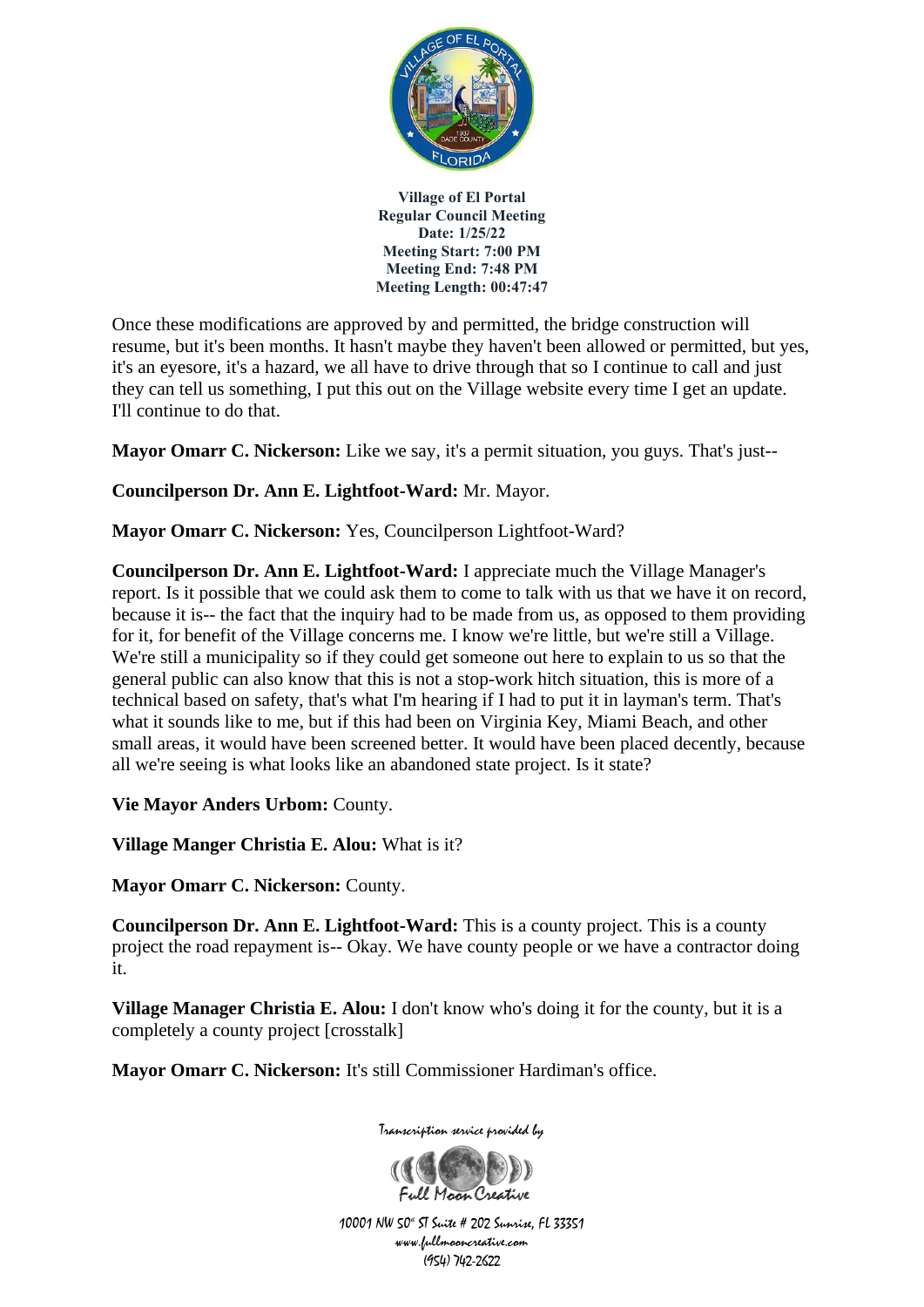

**Village Manager Christia E. Alou:** Right. Okay. Also, it's not in El Portal proper, but it affects us. That is what why keep pushing it, but it's not even in **[unintelligible 00:44:54].**

**Councilperson Dr. Ann E. Lightfoot-Ward:** Because the bridge is our link, not our property or in our municipality. Notwithstanding, when the 95 Expressway was going up, there were barriers that were placed. That will suggest that the work is continuing, as opposed to it doesn't have proper signage. The signage in itself bothers me a lot. They don't need to tell the story that we can't drill down into the soil, because it's not stable, blah, blah, blah. They don't need to do all of that, but they do need to notice that it is a hazard area, because the children are going to school, they're curious You know what I'm saying to the extent that they can provide the county with a written report provide it to us as well, because it is an eyesore right now. Not only that it's accessible. It's extreme is easily accessible, someone may think that they can have a party right there. It's on the waterfront, any silliness, but is not cornered off from a safety test standpoint.

**Vice Mayor Anders Urbom:** I have one more comment. Additionally, the bridge has been replaced for a reason so do we have any assurances on how much longer they consider the one side to be viable?

**Councilperson Dr. Ann E. Lightfoot-Ward:** The other side not?

**Vice Mayor Anders Urbom:** As well as with the in light of the two-way traffic, which is a greater strain on that side that's always had one way. It adds up the different forces.

**Mayor Omarr C. Nickerson:** Yes, the Manager Alou, ask them and-- All we can do is ask and see what--

**Village Manager Christia E. Alou:** All that we can do is ask, but that makes a good point, because that's that side is even test more, because all of the traffic is on that side now and we did have motorists go into the canal on that side just a few months ago with the officer Lopez rescuing a woman. I brought all of that to the county, but I'll definitely put that out there to them in this request for this month.

**Mayor Omarr C. Nickerson:** Absolutely, thank you very much, Madam Manager. For Eskimos to adjourn, anything else from the Council? Anything else from anybody out there? No. Seeing none. All right. Thank you, guys. I appreciate it. I do have a motion to adjourn. Moved by Councilperson Lightfoot-Ward. Do I have a second?